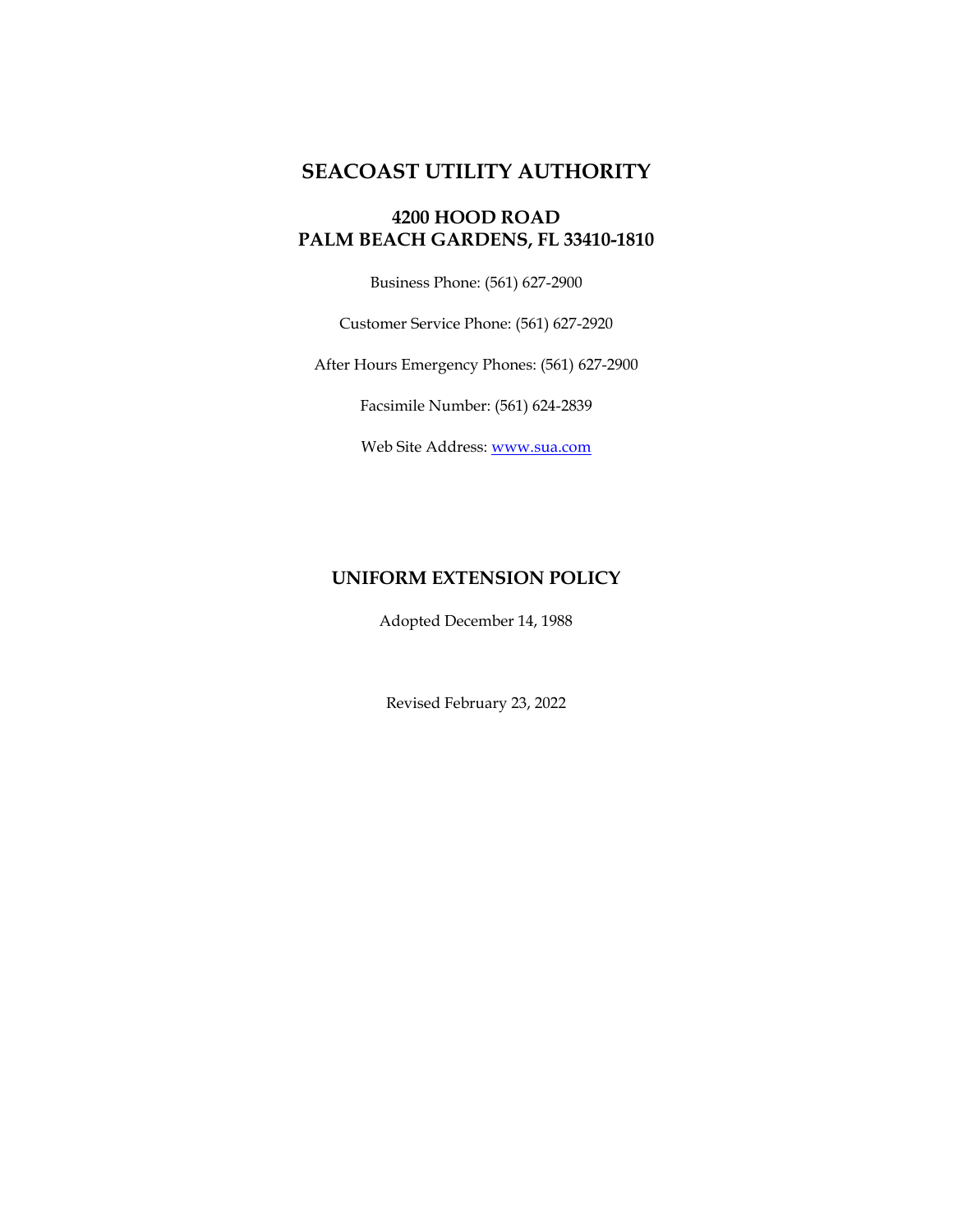# **TABLE OF CONTENTS**

## I. INTENT

## II. DEFINITIONS

- a. Allocation of Capacity Letter
- b. Authority
- c. Capacity Reservation Fees
- d. Contributions in Aid of Construction (CIAC)
- e. Connection Charges
- f. Current Capacity
- g. Developer
- h. Developer Agreement
- i. Equivalent Residential Connections (ERC)
- j. Phased Project
- k. Reserved Capacity

## III. AVAILABILITY

## IV. CONTRIBUTION IN AID OF CONSTRUCTION (CIAC)

- a. On-site Facilities
- b. Off-site Facilities Hydraulic Share
- c. Plant Capacity Charges
- d. Connection Charges
- e. Common Facilities
- f. Non-Residential
- g. Irrigation
- h. Sewer Only
- i. Connection Charges Payable
- j. Project Phasing

## V. CAPACITY RESERVATION FEE/ALLOCATION OF CAPACITY LETTER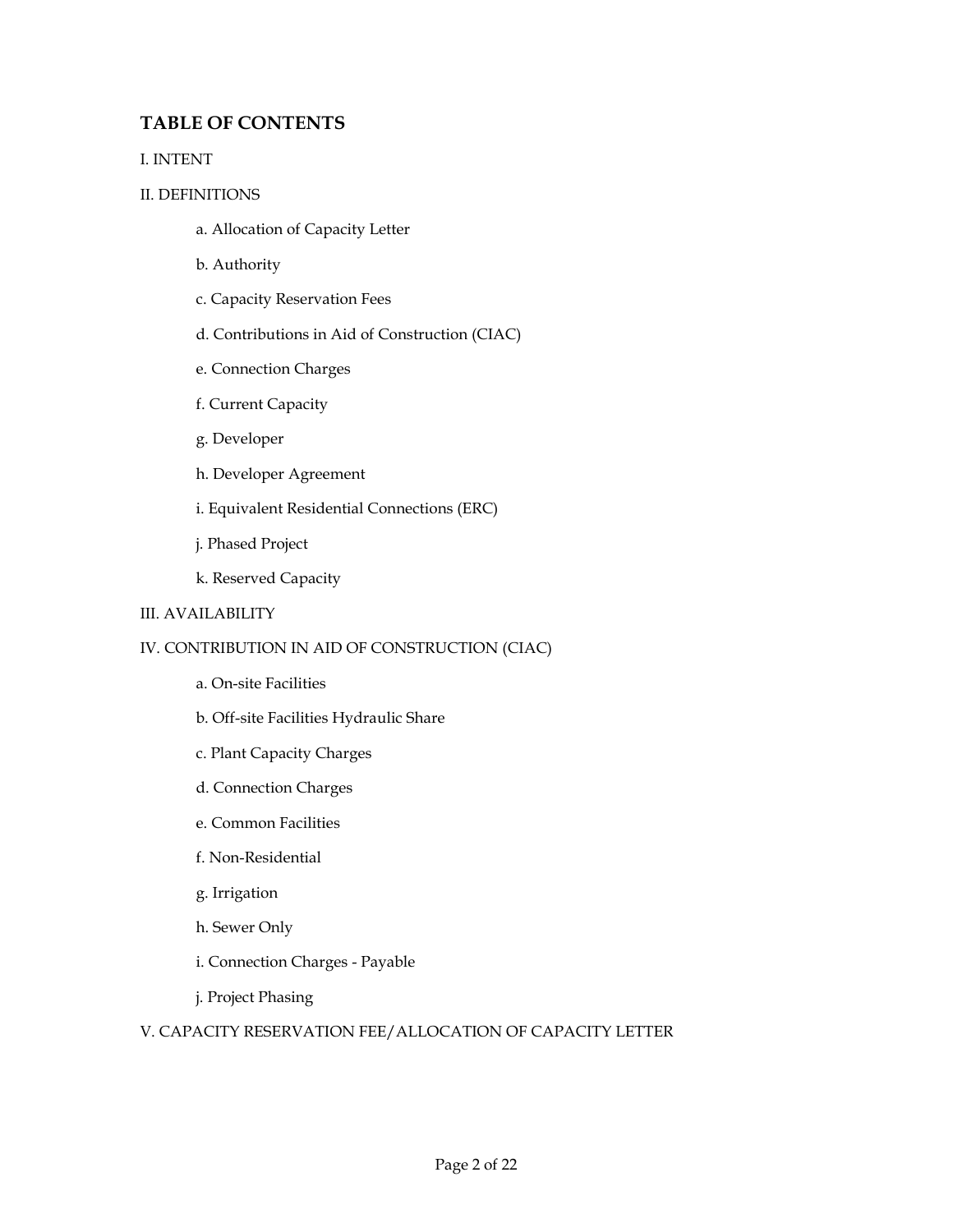### VI. DESIGN/SERVICE REQUIREMENTS

- a. Engineering Information
- b. System Design
- c. Easements
- d. Land Development Fees
- e. Conditions for Service Initiation

## VII. REFUNDABLE ADVANCES

- a. Master Plan Facilities Construction
- b. Refunds by Third Parties
- VIII. RESERVED CAPACITY APPORTIONMENT
- IX. EXPANSION SOURCE OF FUNDS
- X. LOW-PRESSURE SEWER SYSTEMS

## XI. EXHIBITS

- a. EXHIBIT "A" Estimated Domestic Sewage Flow
- b. EXHIBIT "B" Land Development Fees
- c. EXHIBIT "C" Basis for Third-Party Refunds
- d. EXHIBIT "D" Flow Per ERC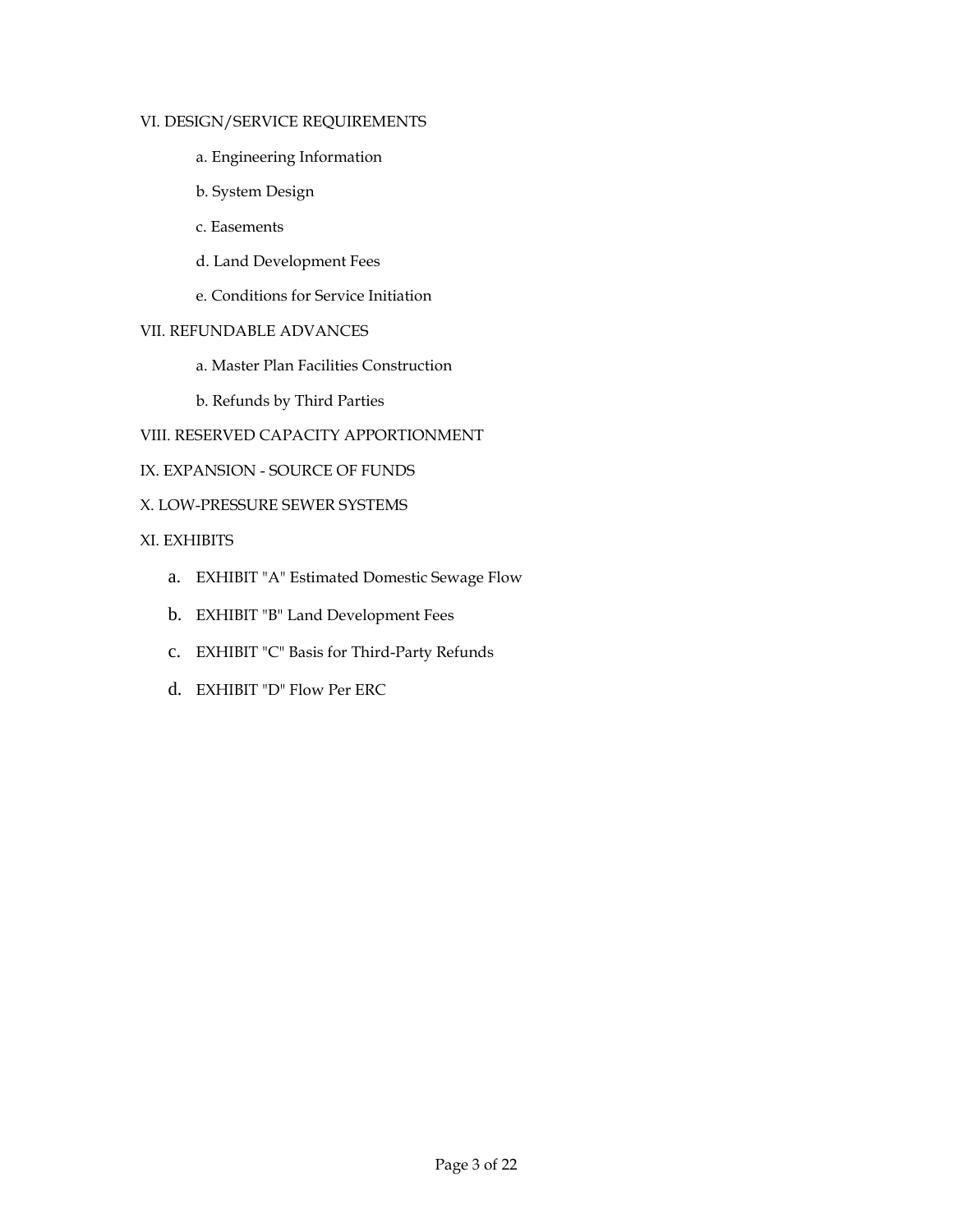#### I. INTENT

Seacoast Utility Authority (the Authority) hereby establishes this Uniform Extension Policy designed to set forth the service and financial relationship between the Authority and property owners, builders, or developers seeking to obtain water or sewer service for the benefit of their properties. The Authority declares that each prospective consumer of the Authority's systems shall be responsible for the cost, allocable to him, of water production and treatment; sewage treatment and disposal; water storage and distribution; and sewage collection facilities necessary to provide the necessary service to his property.

This Uniform Extension Policy further has as its goal, the establishment of a uniform method of computing or determining all contributions in aid of construction required to be paid by prospective consumers which shall be demonstrably non-discriminatory among consumers of the same class in the service area and shall further be applied uniformly to all consumers and prospective consumers within the present or expanded future service area.

The Authority further declares that the reservation of capacity from water or sewer treatment facilities that are in existence, under construction, or underactive design for near term construction requires the payment of Capacity Reservation Fees which are intended to offset the fixed and non-variable costs of operating and maintaining utility facilities reserved for future use. Such fixed and non-variable costs include interest cost or its equivalent attributable to the capital cost of reserved facilities, insurance costs, depreciation, maintenance, administrative and general expenses, and such other items of expenses that are not reflective of the actual expense of producing and delivering, or receiving, treating, and disposing of the product of the Authority's systems.

Connection Charges and Capacity Reservation Fees are not charged or received as compensation for the sale of water or sewer services and are not to be considered "service" within the context of Section 166.231, Florida Statutes, or its successor Statute.

Finally, the Authority intends that the Connection Charges provided for herein and the Capacity Reservation Fees which support the carrying costs of facilities held for future use, be established from time to time to balance the financial requirements of the system equitably and properly between the existing consumers of the Authority and those prospective consumers seeking future service. The Authority's goal is to avoid leveraging current consumers to provide for future unreserved facilities and financially unsupported by those representing the future growth or future needs of the service area. Conversely, the Authority's policy is that prospective future consumers should be required only to pay the allocable share of costs properly attributable to them. The policy and goal of the Authority is that Connection Charges and Capacity Reservation Fees paid by such prospective consumers are not to be used for the operations and maintenance of that portion of the utility system utilized by existing consumers, but rather, should be limited in their use to the provision of new facilities properly sized and allocated to each future consumer or for debt service and maintenance expense allocable to such facilities constructed for future consumers.

#### II. DEFINITIONS

(a) Authority: The Seacoast Utility Authority, which is established as a separate legal entity pursuant to the Interlocal Agreement dated August 17, 1988, by and among the City of Palm Beach Gardens, Florida, Palm Beach County, Florida, the Village of North Palm Beach, Florida, the Town of Lake Park, Florida, and the Town of Juno Beach, Florida.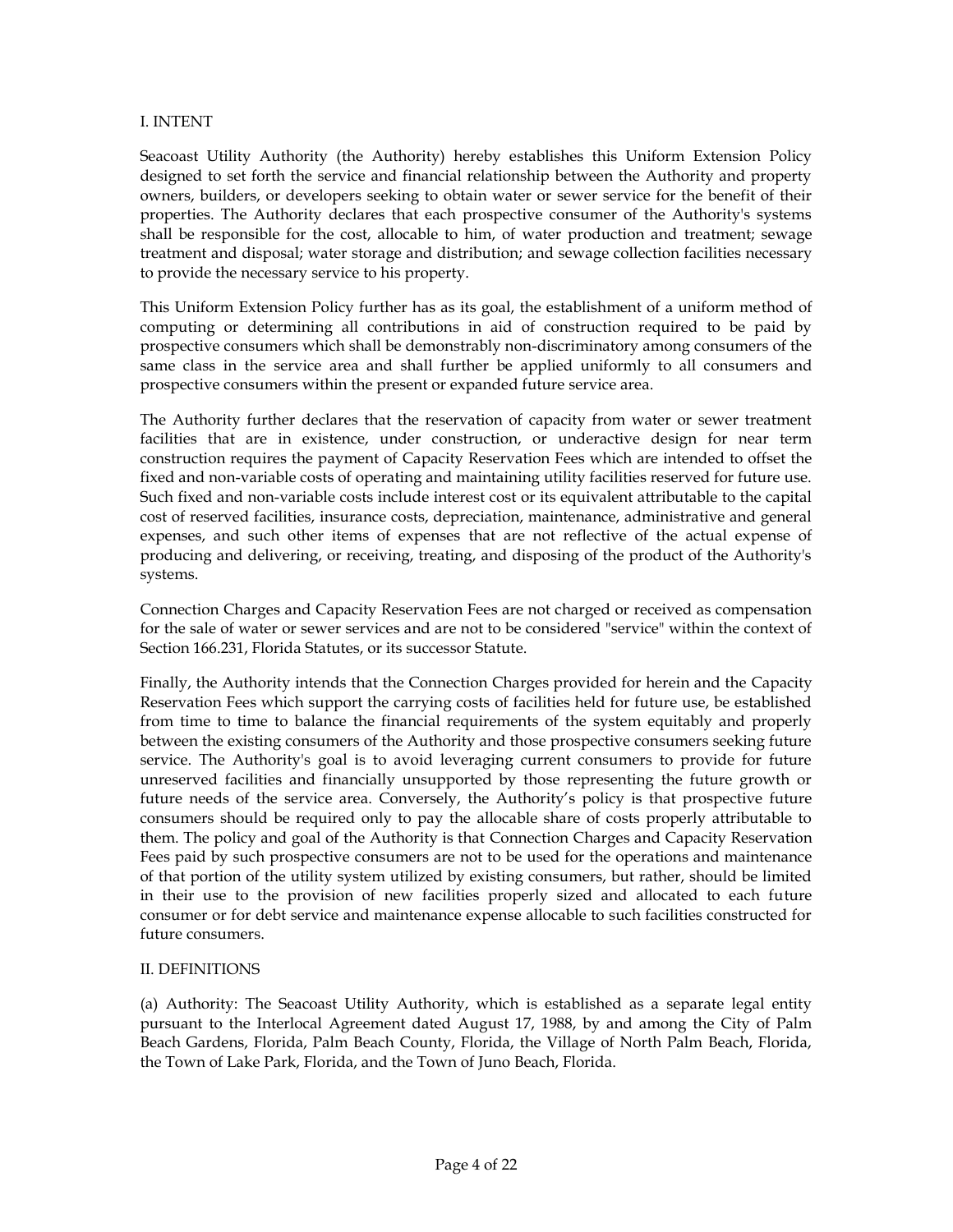(b) Capacity Reservation Fees: Charges required by the Authority to financially support the fixed and non-variable costs of maintaining capacity reserved for future use by specific Developers.

(c) Contributions-in-Aid-of-Construction (CIAC): The value of water distribution and sewage collection systems installed by Developers and contributed to the Authority together with the monies paid by Developers to Authority as Connection Charges to defray the allocable portion of water treatment plant, sewage treatment plant, master water transmission lines, and master pumping station and sewage force mains.

(d) Connection Charges: Those charges required by the Authority to allocate to each Developer the fair share of the cost of water and wastewater treatment facilities and master water distribution and sewage collection facilities based on the amount of capacity required by the properties of said Developer.

(e) Current Capacity: The aggregate total of unused or unreserved capacity of the Authority expressed in equivalent residential Connections. Current capacity shall also include treatment plant facilities under construction and treatment plant facilities under active design for completion of construction within a normal period for similar projects. To calculate current capacity, all reservations of capacity held by Developers shall be deducted from the Authority's total capacity as if the equivalent residential Connections represented by the Developer's reservation were in service.

(f) Developer: Any person or entity seeking to secure water or sewer services for property (ies) within the Authority's service area for the benefit of itself or prospective future consumers of such services.

(g) Developer Agreement: A written agreement setting forth in detail the terms and conditions under which the Authority will render service to a developer's property and setting forth the obligations and requirements of each party to the agreement. Developer agreements shall be assignable and provide for modification of project scope with the mutual consent of the parties.

(h) Equivalent Residential Connections (ERC): A factor used to convert a given average daily flow to an equivalent number of residential connections. For this purpose, the average daily flow of one equivalent residential Connection (ERC) is estimated as 350 gallons of water per annual average day and 275 gallons of wastewater per average day of the year's peak month.

Single Family Residential: Single-family residential (SFR) includes a residential dwelling of one or more stories, limited to a single-family detached unit, a duplex unit, a triplex unit, a garden apartment unit, and a townhouse unit.

Multifamily: Multifamily (M-F) includes individual residential units in a multi-family structure(s) of two stories or more with separate dwelling units on different stories.

Each multi-family dwelling unit represents 71.42% of the water demand and 91% of sewage generated by one single-family unit. Mobile homes exert the same water and sewer system demands as multi-family units.

Non-Residential Uses: All applications requiring water and/or sewer service not strictly meeting the definition of "single-family residential" or "multifamily" set forth herein.

Low-Pressure Sewer System: A system of pipelines, valves, and fittings owned by the Authority, designed to accept direct connection of privately-owned grinder pump stations serving single-family service subdivisions or residential or small non-residential properties.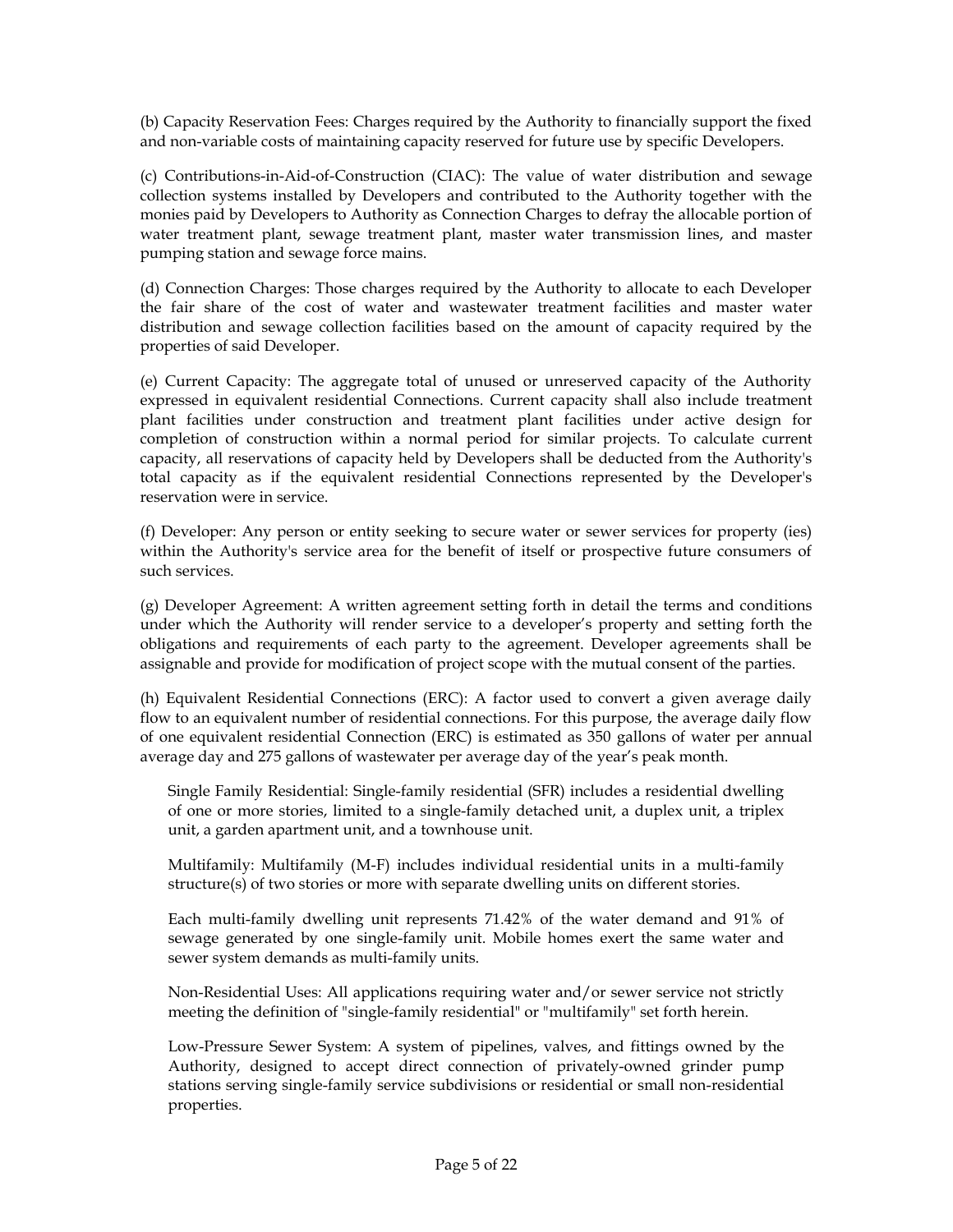(i) Phased Project: That portion of the Developer's overall endeavor for which capacity is specifically reserved pursuant to a Developer Agreement.

(j) Reserved Capacity: The specific allocation of water or sewer capacity reserved by the Authority for the benefit of a Developer as evidenced by a Developer Agreement in accordance with this Policy.

### III. AVAILABILITY

(a) Water and/or sewer service is available to Developers throughout the Authority's service area subject to the terms and conditions of this Uniform Extension Policy. This Policy and all other documents comprising the Seacoast Utility Authority Service Code shall be implemented in such a manner as to equitably distribute the cost of service according to the benefit received.

### IV. CONTRIBUTIONS-IN-AID-OF-CONSTRUCTION (CIAC)

(a) On-Site Facilities: Each developer, owner, or builder (hereinafter referred to as Developer), shall be responsible for the design, installation, inspection, and testing of the complete water distribution and sewage collection system located in the street or streets adjoining or within the boundaries of the Developer's property.

The term "complete water distribution and sewage collection system", as used herein, shall include all parts of a water distribution system, including valves, fittings, laterals, hydrants, and all appurtenances as shown upon the approved design of such water distribution system. The sewage collection system shall include all collection lines, utility holes, force mains, lift or pumping stations, including the site for same, and all other appurtenances as shown upon the approved design for installing such a sewage collection system.

The Authority's requirement for installing oversized lines or facilities located on or associated with Developer's property and designed to provide service for other properties may be the subject of a third-party refund or master plan refunding agreement as set forth hereafter in this Extension Policy.

If requested by the property owner(s), the Authority may, at its discretion, design and install a water distribution and/or sewage collection system to serve a small geographical area. In such an event, the Authority reserves the right to compute such extension's estimated cost and require property owner(s) to pay such cost.

(b) Off-Site Water Distribution and Sewage Collection System - Hydraulic Share: The Authority declares that service to each Developer's property is dependent upon those main water transmission lines, sewage collection lines, sewage force mains, and/or master pumping stations necessary to connect all Developers' property with the central facilities of the Authority adequate in size to provide proper pressure and transmission from all Developers' properties. These "offsite" facilities are generally defined as the master water distribution system and the master sewage collection system. The Authority's policy is to apportion the cost of the master water distribution and sewage collection system pro-rata against all properties receiving service.

The Authority further declares that the charge for the Developer's hydraulic share of the master distribution and collection facilities will apply to the Developer's property whether the main transmission lines, force mains, and pumping stations have been previously constructed. The apportionment of the cost of the master distribution and collection system has been reduced to an equivalent residential unit cost, and such costs have been included within the Connection Charge by the schedules set forth herein.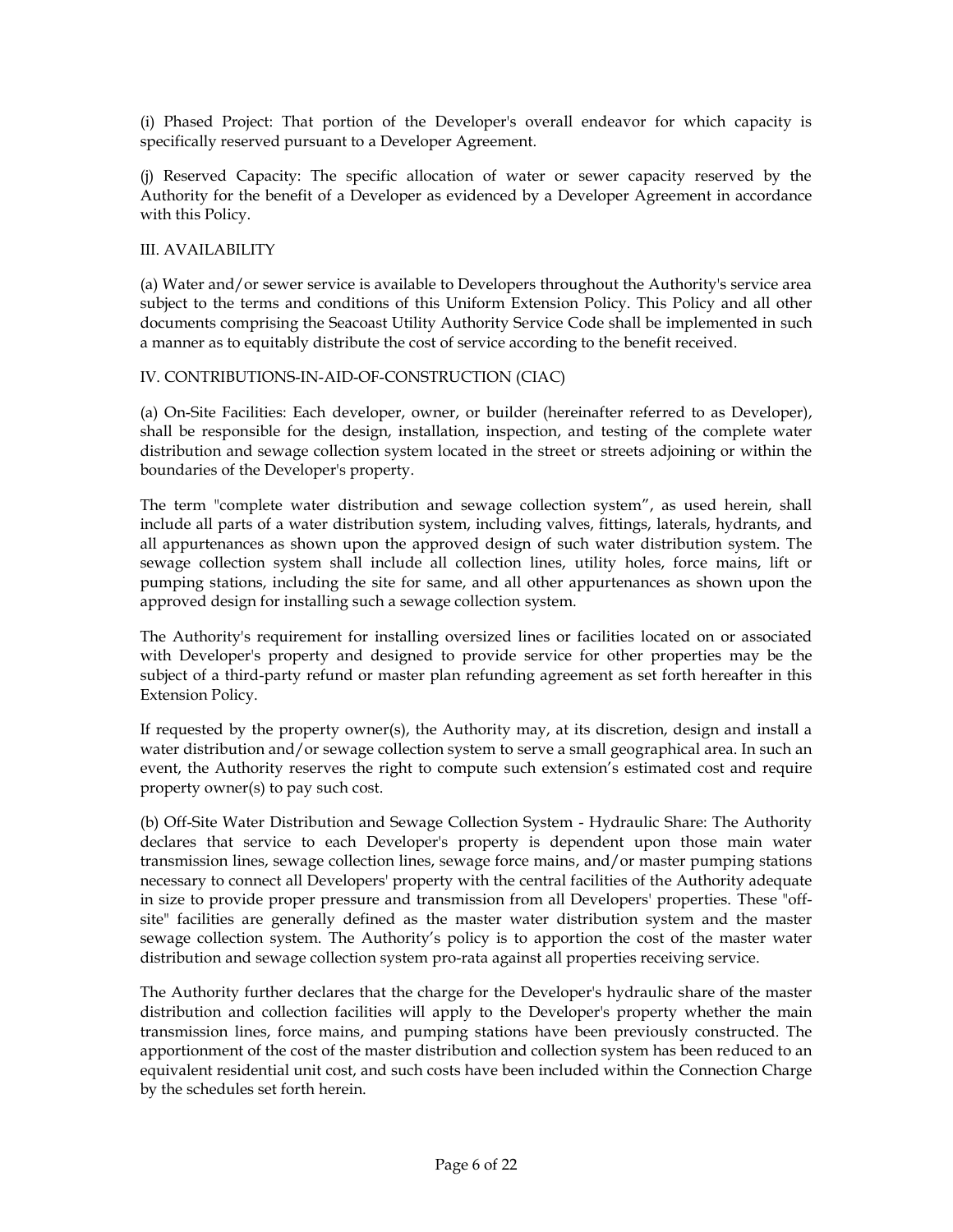The specific location of the Developer's property and the Authority's requirement for economic feasibility may result in the Developer being required to advance all or a portion of the cost of the main water transmission lines, force mains, and master pumping stations to provide a physical interconnection of Developer's property with the facilities of the Authority at their then present terminus. Provisions in this Extension Policy cover such eventualities under the heading of "Master Plan Facilities Construction."

(c) Plant Capacity Charges: Authority declares that it will require Developers to contribute to that portion of the cost of construction of water resource, treatment, storage and pumping expense, and wastewater treatment and effluent and sludge disposal expense corresponding to the demand expressed in gallons per average day exerted or to be exerted by the Developer upon the water and sewer system. The allocable fair share cost to be borne by each ERC has been and will continue to be, determined through an analysis of the cost of all plant facilities acquired, under construction, or to be constructed in the future, compared with the anticipated demand of the service area expressed in ERCs at its build-out.

The cost of treatment plant facilities shall include such items as engineering, legal, accounting, financing costs, administrative and general expenses associated with the planning or construction of facilities, the cost of obtaining regulatory permits, the cost of land, and rights of way if any, and such other expenses usually associated with such capital programs. Together with the Developer's allocable share of "off-site" or Master Plan Facilities, these plant capacity charges are a component part and are included within the category Connection Charges.

(d) Connection Charges: Authority has established "Connection Charges" as a method of expressing the cost to the Developer of his allocable fair share of both treatment plant capacity costs and the master water transmission and sewage collection systems. The Authority declares that such Connection Charges shall be uniform among all Developers within the service area, notwithstanding provisions which may be contained in Developer Agreements not executed by the Authority, or the practices and procedures pertaining to Connection Charges as established by prior owners of the Authority's facilities or contained within agreements executed between Developers and previous owners of the Authority's facilities.

The Authority's requirement to apply Connection Charges uniformly to all Developers requires that existing Developer connections not in service on the effective date of this Extension Policy will have their Connection Charges adjusted to the levels set forth herein.

The Connection Charges declared to be in effect on the effective date of the Resolution adopting this Policy and which will continue in effect until lawfully changed by the Authority, are as follows:

| Single Family Residential (water and sewer) |             |  |
|---------------------------------------------|-------------|--|
| $5/8$ " x 3/4" meter                        | \$2,700.00  |  |
| 1" meter                                    | \$4,950.00  |  |
| $11/2$ " meter                              | \$8,700.00  |  |
| $2th$ meter                                 | \$13,200.00 |  |
| Single Family Residential (water only)      |             |  |
| $5/8" \times 3/4"$ meter                    | \$1,500.00  |  |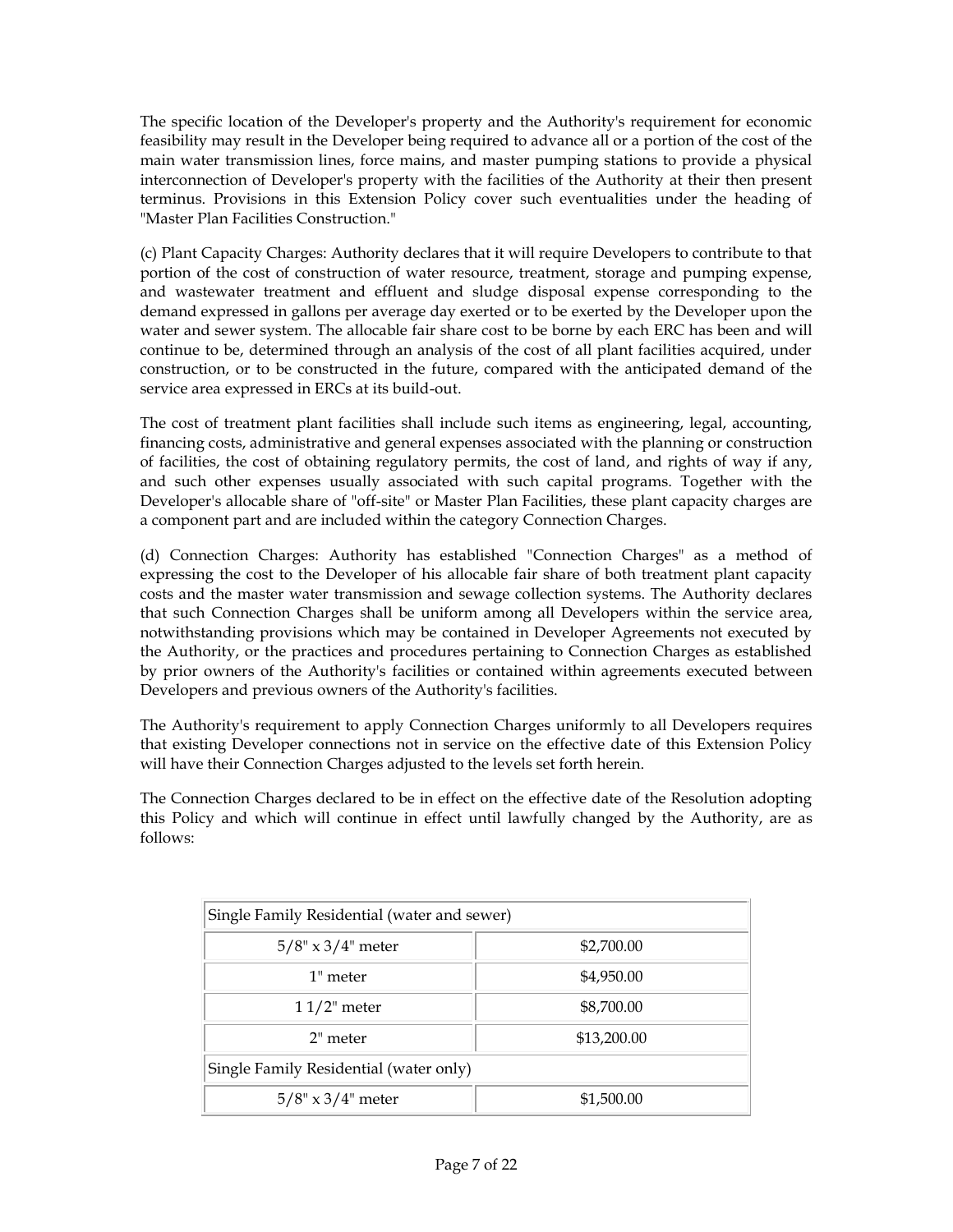| $1$ " meter    | \$3,750.00  |  |
|----------------|-------------|--|
| $11/2$ " meter | \$7,500.00  |  |
| $20$ meter     | \$12,000.00 |  |

Multi-Family

Water \$1,071.00

Sewer \$1,092.00

Total Water & Sewer \$2,163.00

Non-Residential - Commercial, Industrial & Institutional uses; for every 275 gallons per average day of the peak month of anticipated sewer flow (See Exhibit "A"), will be \$2,700.00

(e) Common Facilities - Residential Complexes: All uses for water and/or sewer service of common nature for such purposes as irrigation, washing, recreational facilities, clubhouses, meeting rooms or similar applications generally found in connection with the construction of residential projects shall be considered in the same manner as non-residential installations and the Connection Charges applicable thereto shall be computed in accordance with the nonresidential category set forth below.

(f) Non-Residential: All property devoted to industrial, business, educational, or other categories not covered by the above shall be non-residential uses. The Connection Charges to be paid to the Authority for such proposed uses shall be based upon determining the residential equivalency of such proposed use. The Authority calculates the equivalent residential Connections (ERCs) based on projected sewage flows. Non-residential flows are projected based on equivalents set forth in Exhibit "A". The anticipated sewage flows for the average day of the peak month are divided by a factor of 275 gallons per day to yield the number of ERCs. Water ERCs shall be the same as the sewer ERCs thus calculated. Under unusual use characteristics, the Authority reserves the right to calculate water and sewer demands separately.

The Authority shall maintain a record of the number of ERCs for which Connection Charges have been paid for each non-residential metered account. When the Authority becomes aware of a change in the use of non-residential property, the Authority shall compare projected demand for the new property use versus the capacity for which payment has been made previously. If the new use is determined to have greater flow potential than the existing capacity paid for, additional Connection Charges must be paid immediately upon receipt of written notice from the Authority. If less than or equal to the existing reservation, no Connection Charges will be required. Payment of additional Connection Charges required by this paragraph for properties lying within a designated Community Redevelopment District created pursuant to Chapter 163, Florida Statutes, may be deferred; that is, paid as time payments, subject to the following conditions:

- 1. The deferral applies only to existing structures being retrofit for a different use, one for which Seacoast's policy documents require payment of additional Connection Charges \$1,000 or more; and
- 2. Qualifying structure must have been served as an active Authority water and/orb sewer account previously; and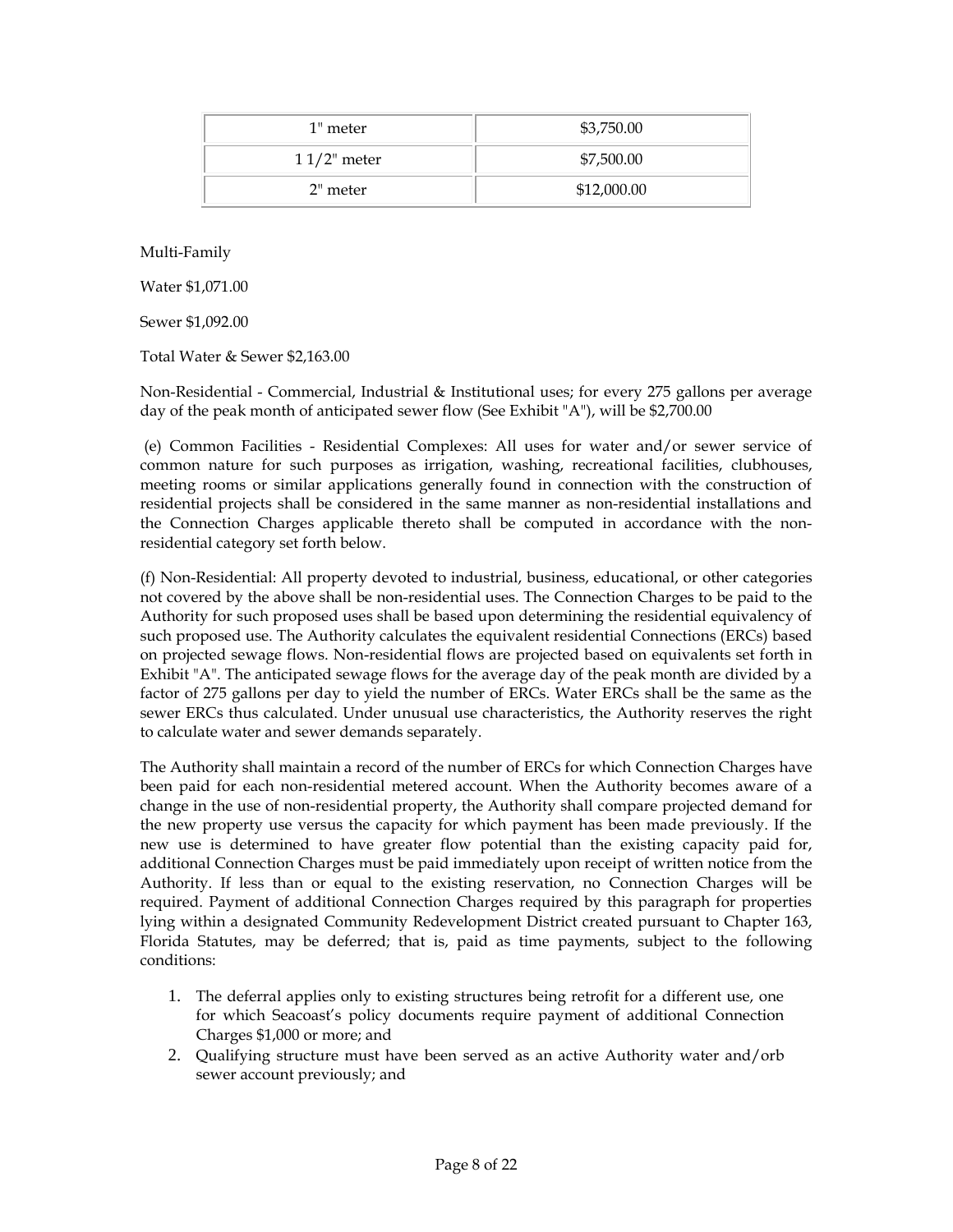- 3. Applicants must pay Base Facility Charges for all billing cycles that have elapsed since such charges were last paid for the building or space. This amount will not be financed; and
- 4. Deferral applies to Connection Charges only; and
- 5. applicant must execute a supporting agreement in a form acceptable to the Authority Board; and
- 6. The term of the deferral note shall not exceed one year; and
- 7. The deferral note interest rate shall be the prevailing prime interest rate plus 2%; and
- 8. Until payment of the entire deferral note balance is received by the Authority, no permanent system capacity shall be reserved for the property; and
- 9. The Authority shall have the right to disconnect service if any payment is not timely made; and
- 10. No partial financing of additional charges shall be allowed the applicant shall finance the entire balance due.

(g) Irrigation Uses: Water connections to irrigate common areas (not applicable to single-family house lots) shall be computed on the same basis as non-residential installations. Since irrigation water does not include related sewer service, the residential equivalency shall be multiplied by \$1,500.00 per ERC instead of the fee applicable for water and sewer to single-family residences. Irrigation Connection Charges shall assume that 4.9 inches of water will be applied monthly, and watering will be accomplished in eight applications per month. The petitioner shall identify the irrigated area (in square feet), and the calculation of fees shall be as follows:

Connection Charge = [(a) (0.408) (7.48) (\$1,500)] / [(8) (435)]

where:

a = square footage irrigated

0.408 = 4.9 inches of water expressed in feet

7.48 gallons per cubic foot

\$1,500.00 = water only Connection Charge per ERC

- 8 = applications per month
- 435 peak gallons per day per ERC

By reducing this formula, Connection Charge can be simply calculated as (square footage irrigated times \$1.32 = Connection Charges).

(h) Sewer Only Uses - For those installations requiring sewer service only, the Connection Charge will be calculated as \$1,200.00 per Equivalent Residential Connection whether the application is single-family, multi-family, or non-residential.

(i) Connection Charges - When Payable: Authority acknowledges that, corresponding with the reservation of capacity to each Developer, the Authority's system shall have in existence, under construction, or underactive design for near term construction, treatment plant capacities equal to the amount called for in the Developer's specific reservation, and in the aggregate for all Developer reservations, at any given time. Since capital investments will have been made, or are being made, on behalf of each Developer, payment in full of Connection Charges for 100% of the ERCs to be served is required before the Authority releases plans for regulatory construction permitting.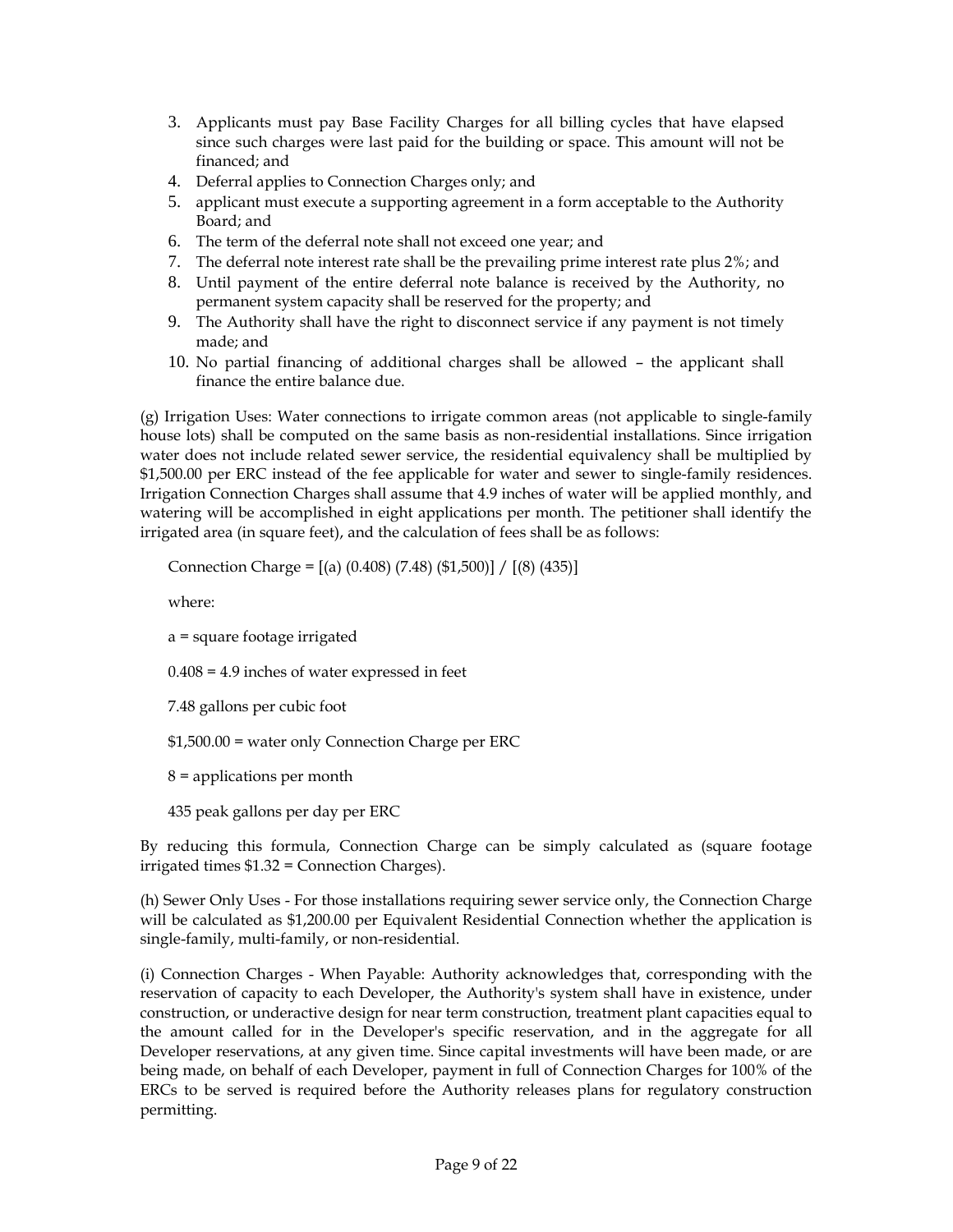This requirement for 100% prepayment of Connection Charges notwithstanding, the Authority shall honor provisions of Developer Agreements approved prior to March 1, 2022, requiring only 50% prepayment of Connection Charges at execution and payment of the remaining 50% prior to meter installation.

(j) Project Phasing: The Authority recognizes that the size and scope of some Developer projects indicate that the same should be divided into logical development phases. In such cases, Developers may apply to the Authority for a Developer Agreement limited to a portion of a phase of the overall development. However, orderly expansion of the Authority's system and its future capacity requires that Developers subscribe for capacity in reasonable increments, based upon the size and logical development of their project. The Authority will allow phasing of projects to the extent that, at minimum, the developer must pay Connection Charges [as prescribed in Subsection (i)] and Capacity Reservation Fees (as prescribed in Section V) for all ERCs for which water and sewer plans have been submitted to the Authority for review.

The Authority may also agree to such other schedule which, in its sole discretion, the Authority shall find reasonable and in keeping with the spirit of this section. However, nothing contained herein shall be construed to prevent the Developer from reserving only that number of ERCs for which water and sewer plans have been submitted to the Authority for review or the minimum number of ERCs which the Developer, in its sole discretion, desires to insure for Developer's portfolio. In such circumstances, however, the Authority assumes that this is the maximum number of units to be reserved, and the Developer runs the risk of capacity not being available for additional units for his project due to the prior sale or reservation of Authority ERCs to third parties.

## V. CAPACITY RESERVATION FEES

The Authority declares that each Developer is responsible for providing the economic support required to cover the fixed and non-variable costs of maintaining treatment plant capacities reserved for the Developer. The Authority's rates and charges are divided into two principal categories: Base Facility Charges (monthly minimums) and commodity charges. The Base Facility portion of the rates and charges addresses certain of the fixed and non-variable costs of maintaining service facilities for a customer, whether any commodity is consumed or not. Accordingly, Capacity Reservation Fees charged to a Developer for retaining the capacity it has reserved is declared to be equal to the Base Facility charges in effect in the Authority's system from time to time.

Effective March 1, 2022, each Developer Agreement shall provide, in its terms, for the monthly payment of Capacity Reservation Fees for ERCs reserved but not metered. For all Developer Agreements, regardless of when they were entered into, no meter shall be installed or sewer service connected to any property until Capacity Reservation Fees for that property and all others covered by the same Developer Agreement are paid in full.

The Developer Agreements shall further provide that, after thirty (30) days written notice, a default in the payment of Capacity Reservation Fees shall be a default in the Developer Agreement and shall result in the lapse of all remaining reserved capacity. In this event, all fees received by the Authority before the default, including but not limited to, Connection Charges, Capacity Reservation Fees, and Land Development Fees, shall be forfeited by the developer and retained by Authority, except as expressly set forth below. Subsequent applications for service submitted by the Developer or a subsequent developer shall be afforded the following options:

1. Pay total fees and charges, including Connection Charges, without credit, in effect at the time service or a new Developer Agreement is requested, or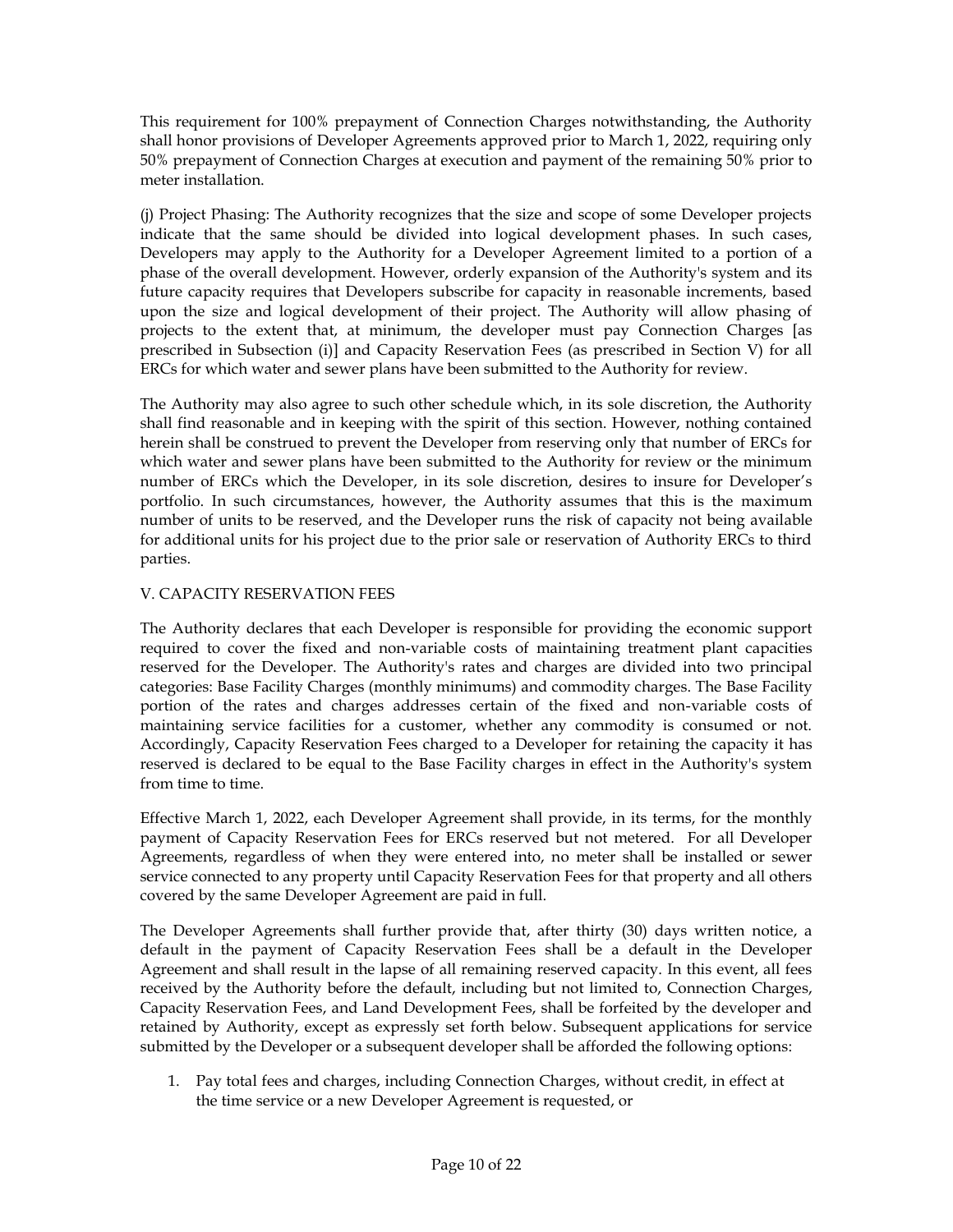2. Pay the accrued prevailing Base Facility charges for the period between the date Capacity Reservation Fees were last paid and the date of meter application, plus the difference between the prevailing Connection Charges and any prepaid Connection Charge, if applicable.

## VI. DESIGN/SERVICE REQUIREMENTS

(a) Engineering Information: It shall be the Developer's obligation to furnish the Authority accurate information about matters of legal descriptions, plat preparation, engineering, construction, drainage, and roads. In addition, the Developer shall accurately describe its project in terms of the amount of water and wastewater services required or the number of ERCs needed for the subject property. Increases in the number of ERCs needed for the project beyond those reserved will result in the payment of additional Connection Charges and a recalculation of Capacity Reservation Fees to conform with the precise ERC requirements.

The developer is solely responsible for errors or changes in engineering information or the design of the water distribution or sewage collection system. Any error in the Developer's plans or the construction of utility facilities that are not in conformity with the plans may result in increased cost to the Developer in the correction, alteration, or reconstruction of facilities. Approval of plans by the Authority implies no acceptance of responsibility by the Authority for the suitability of the engineer's design for the application. The Developer shall be responsible for paying all fees and charges relating to ERCs constructed and shall not be absolved from payment through incorrect or incomplete listing in the Developer Agreement or any other error or omission, regardless of fault.

(b) System Design - Independent Engineers: The Authority shall accept the design of water and sewer facilities prepared by a professional engineer, registered in the State of Florida, regularly engaged in the field of potable water or sanitary engineering, covering the design of Developer's water distribution and sewage collection system. Such design shall be fully subject to the approval of the Authority's Engineering Department and shall conform in all respects to the written criteria of the Authority that governs the installation of utility facilities ultimately to be accepted by the Authority for ownership, operation, and maintenance.

(c) Easements: The Developer shall grant all requisite easements without cost to the Authority. Such conveyances shall be in accordance with the Authority's prevailing requirements. The Authority shall record such documents.

(d) Land Development Fees: The Authority shall require payment of a fee to defray the cost of document preparation, plan review, inspection, and engineering coordination for each project requiring facilities construction. An additional Land Development Fee will be assessed when revisions to previously approved plans and documents are required. These fees shall be paid to the Authority when plans are submitted for review. No portion of the fee shall be refundable. See Exhibit "B" for the prevailing Land Development Fee schedule. The Authority will not begin the plan review process until Land Development Fees have been paid in full.

(e) Conditions for Service Initiation: The Authority reserves the right to refuse the connection and to deny the commencement of service to any consumer seeking to be connected to portions of the water distribution and sewage collection system installed by the developer until such time that all the requirements of the Authority's Service Code have been completed by the Developer or the Developer's successors or assigns.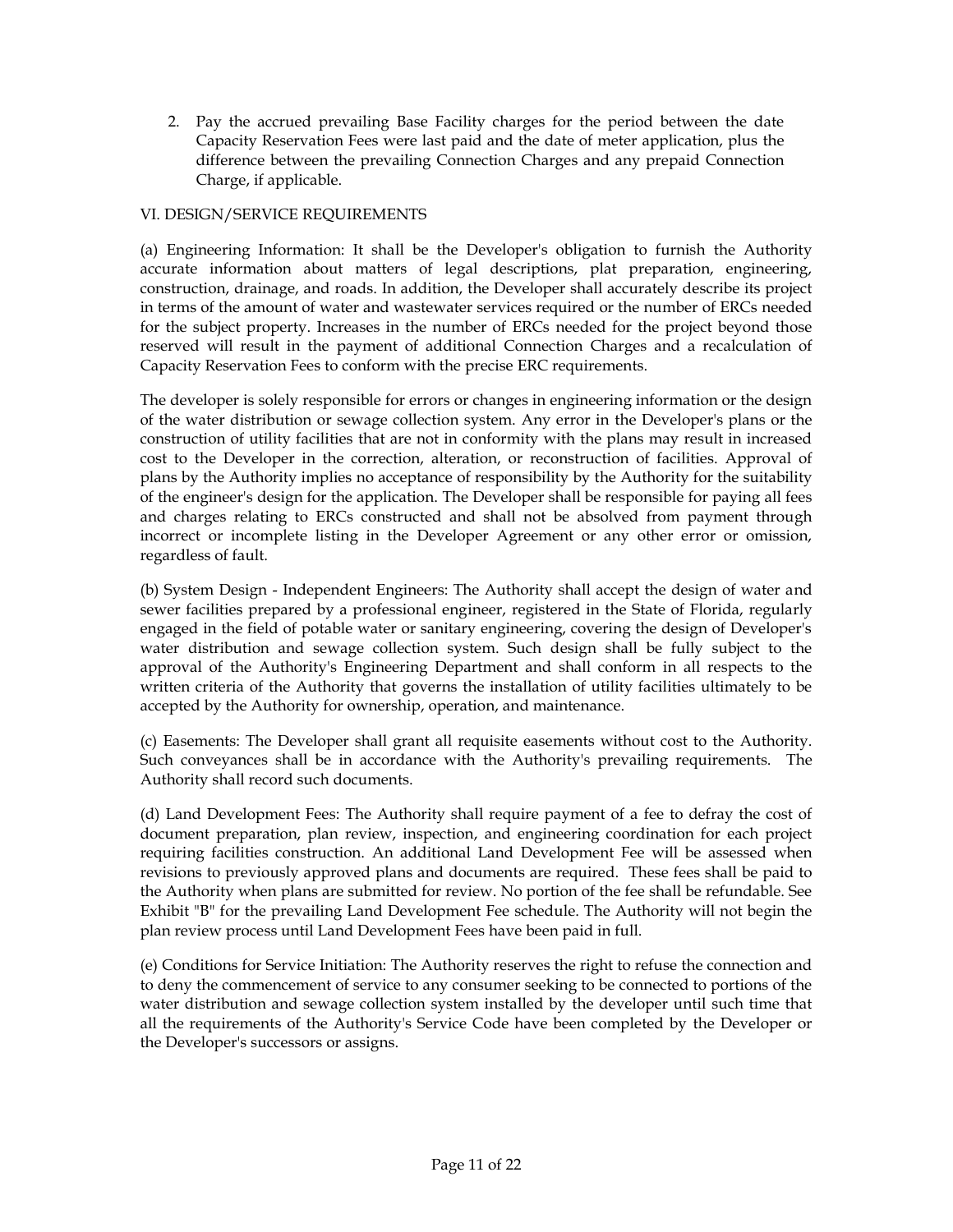#### VII. REFUNDABLE ADVANCES

(a) Master Plan Facilities Construction: The Authority may require, in addition to the Connection Charges provided for herein, that the Developer install water and sewer facilities which are deliberately oversized relative to Developer's individual needs, which oversizing takes place to accommodate the Authority's prevailing overall master plan. If the Developer is required to construct facilities required by Authority's Master Plan ("Improvements"), the reasonable and customary cost of constructing these Improvements may be offset as a credit against the Developer's Connection Charges; such costs shall not exceed the Developer's actual out-of-pocket expenses for construction costs and engineering services. In cases where the reasonable and customary cost of constructing these Improvements exceeds the Developer's obligation to pay Connection Charges, the Authority will pay the Developer the portion of the said cost which exceeds the Developer's obligation to pay Connection Charges, but only after the Authority has accepted the Improvements construction by Developer. In all cases of credit or payment to Developer for such Improvements, the Authority will retain sole discretion in determining (a) whether costs are reasonable and customary and (b) to what degree such costs will be reimbursed either by credits or payments. As a condition precedent to any credit or claim for reimbursement under this policy, Improvement costs and the reimbursement method must be stated in the Developer Agreement.

(b) Refunds by Third Parties: Whenever Developer extends water distribution or sewage collection lines (not part of Authority's master system) past properties owned by third parties, or whenever Developer installs a lift station that meets the requirements listed in Exhibit "C" of this policy and which may provide service to properties owned by third parties, the Authority may collect from the Developers of such other properties a sum equal to the proportionate share of the cost paid by the original Developer and transfer this sum to such original Developer. Authority in no way guarantees the reimbursement of monies to the original Developer and performs the collection and remittance service without liability to the original Developer. Refunds shall be calculated as shown on Exhibits "C" and "D". The Authority shall not include any interest upon the repayment of Developer's advances. Refundable advance agreements shall not exceed a term of seven (7) years from the date of the Developer Agreement. No refundable advance agreement shall be allowed for:

- 1. Water mains of less than ten inches in nominal diameter.
- 2. Force mains (other than low-pressure systems described in Section X) of less than six inches in nominal diameter.
- 3. Gravity sewers less than eight inches in nominal diameter.
- 4. Lift stations with wet wells of less than six feet in nominal diameter.

The Authority's Third Party refundable advance program for low-pressure sewer systems is described in Section X.

## VIII. RESERVED CAPACITY - APPORTIONMENT

The Authority reserves the right to allocate available capacity among the several Developers in the service area to the end that a fair distribution of such capacity is accomplished and that no Developer, or group of Developers, shall preempt others from the reasonable opportunity to obtain such capacity when such Developers require the same in the near-term future.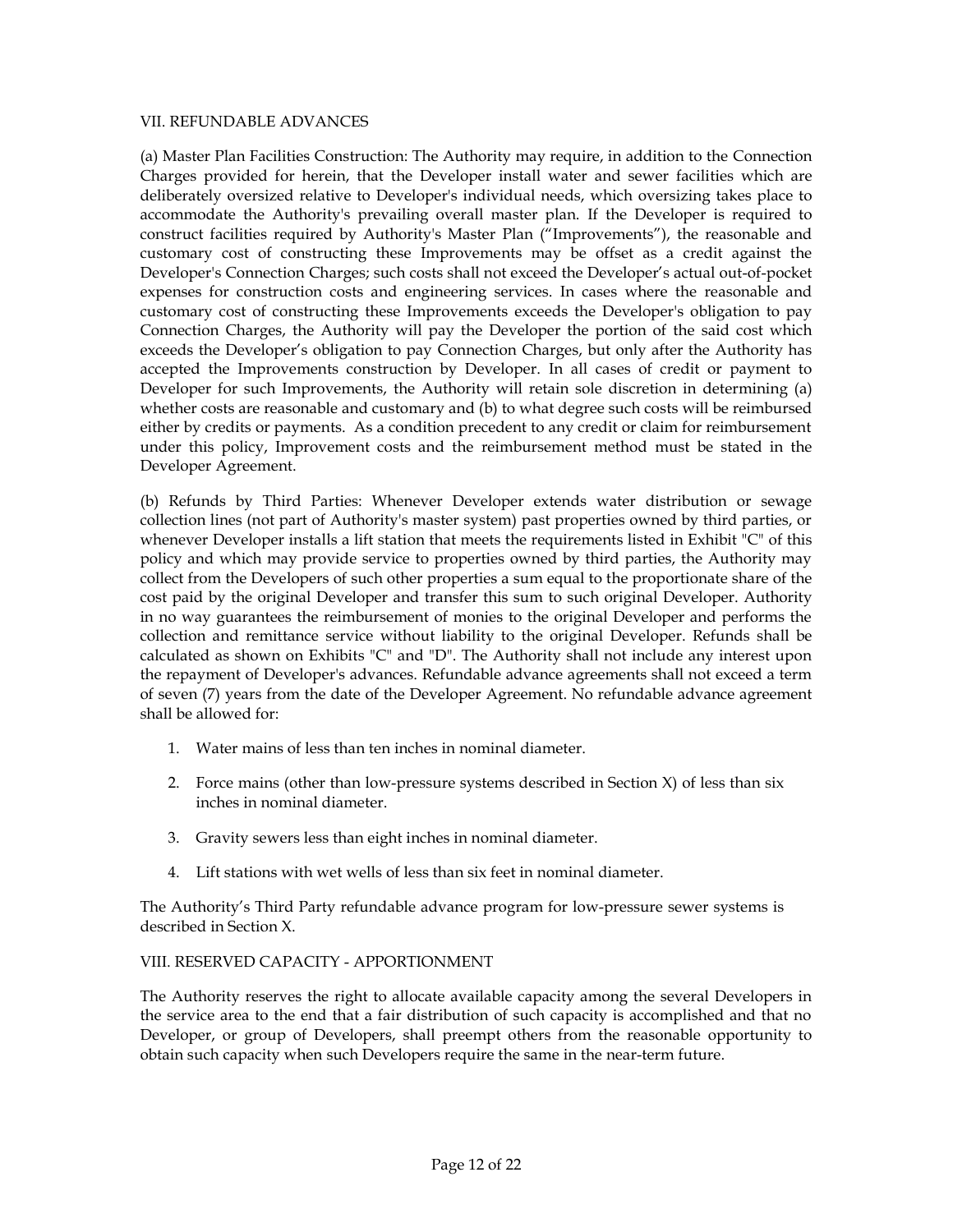#### IX. EXPANSION - SOURCE OF FUNDS

Whenever the Authority shall be required to expand the utility plants and system capacities, it may do so by utilizing Connection Charges paid by Developers or advanced by Developers pursuant to Refundable Advance Agreements or from other cash reserves of the Authority. Similarly, Developers or property owners shall be entitled to cause the Authority to expedite its construction program by advancing to the Authority, in cash or through security agreements acceptable to the Authority having an aggregate value sufficient to defray the cost of construction of such additional plants or facilities needed to ensure to such Developers or property owners adequate plant or facility capacity.

#### X. LOW-PRESSURE SEWER SYSTEMS

The Authority has determined that due to location, topography, and structural impediments, the extension of gravity sewer service to certain previously developed but unsewered portions of the Authority's service area is impractical. To enhance service availability to such areas, the Authority has adopted and implemented, subject to the availability of funding and all other provisions of this Policy not in conflict with this section, a Low-Pressure Sewer System Master Plan prepared by Chen-Moore Associates, 2019 ("Sewer Plan").

The Sewer Plan consists of a conceptual engineering design and estimated cost to extend a Low-Pressure Sewer System to such Authority service area properties as the Authority deems feasible. The Sewer Plan may be amended by Authority staff from time to time, provided, however, that no staff amendment shall affect any customer's pro-rata share of Low-Pressure Sewer System cost.

- (a) Master Plan Connection Option In each case subject to Authority Board approval, owners of properties identified in the Sewer Plan may connect to the Authority's Low-Pressure Sewer System, subject to the following conditions:
	- 1. Authority confirmation of available system capacity and accessibility, and
	- 2. Authority confirmation that a connecting pipeline corridor of sufficient size, location, accessibility, and legal authority exists (where no such corridor exists, the Authority shall bear no cost or responsibility for its acquisition), and
	- 3. Execution of a sewer service agreement in a form acceptable to the Authority, and
	- 4. Customer payment of Connection Charges and all other Authority-prescribed fees, charges, assessments, and costs, and
	- 5. Customer payment of a Low-Pressure Sewer Extension Charge, defined as the Sewer Plan's pro-rata share of the Authority's planning, permitting, engineering, construction, administrative, and other costs related to the installation of the lowpressure sewer system, calculated as the estimate of all costs associated with full implementation of the Sewer Plan divided by the number of ERCs proposed for service under the Sewer Plan. This pro-rata share shall be adjusted periodically in accordance with Authority Board rate indexing action or as otherwise determined by the Authority Board.
	- 6. **Low-Pressure Sewer Assessment - \$11,359.00.00 per parcel.** Governed by Authority Policies, practices, and procedures and the provisions of the sewer service agreement referenced above, and subject to the availability of Authority funding, the Authority shall design, permit, construct, own, operate, maintain, renew, and replace such lowpressure sewer system improvements as may be required to allow connection of the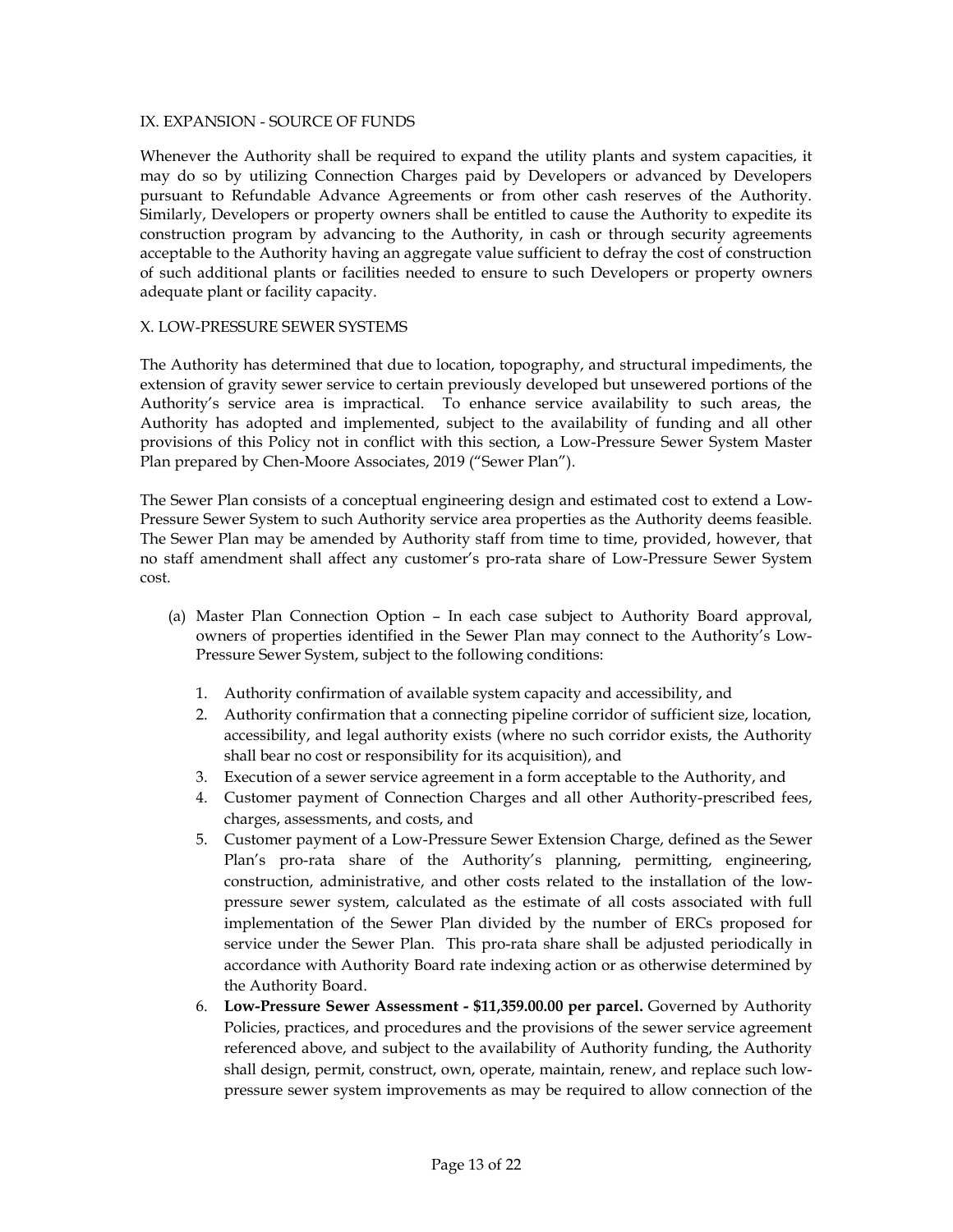customer-owned on-site pumping facilities to the Authority's low-pressure sewer system at the customer's property line.

- 7. The Authority's aggregate gross expenditure on low-pressure sewer system improvements less the sum of all Low-Pressure Sewer Assessment payments received shall not exceed \$1,000,000 in outstanding capital at any one time.
- (b) Third Party Refund Option Alternatively, without specific Authority Board approval, the Authority may enter into third party refund agreements for low-pressure sewer system force main extensions as described generally in Section VII (b), except:
	- 1. All low-pressure sewer system force main extensions are eligible for Third Party Refund irrespective of pipeline size, and
	- 2. The basis for such refund shall be the total installed cost, labor, and materials only (no engineering, permitting, or other "soft" costs), as approved by the Authority. A hydraulic share shall not be considered, and therefore, the provisions of Exhibits C and D to this Policy do not apply.

### XI. EXTENSION OF POTABLE WATER SERVICE TO EXISTING DEVELOPED AREAS

The Authority has adopted a Water Main Extension Plan prepared by Chen-Moore Associates, 2020 ("Water Extension Plan") for extending potable water service to communities presently served by privately owned, on-site drinking water wells.

The Water Extension Plan consists of a conceptual engineering design and estimated cost to extend water service to such Authority Service Area properties as the Authority deems feasible. The Water Extension Plan may be amended by Authority staff from time to time, provided, however, that no staff amendment shall affect any customer's pro-rata share of Water Extension Plan cost.

- (c) Water Extension Plan Connection Option In each case subject to Authority Board approval, owners of properties identified in the Water Extension Plan may connect to the Authority's water distribution system, subject to the following conditions:
	- 1. Authority confirmation of available system capacity and accessibility, and
	- 2. Authority confirmation that a connecting pipeline corridor of sufficient size, location, accessibility, and suitable rights-of-way or utility easements exist (where no such corridor exists, the Authority shall bear no cost or responsibility for its acquisition), and
	- 3. Execution of a water service agreement in a form acceptable to the Authority, and
	- 4. Customer payment of Connection Charges and all other Authority-prescribed fees, charges, assessments, and costs, and
	- 5. Customer payment of a Water Extension Plan Charge, defined as the Water Extension Plan's pro-rata share of the Authority's planning, permitting, engineering, construction, administrative, and other costs related to the installation of the water distribution system extension, calculated as the Engineer's estimate of all costs associated with full implementation of the Water Extension Plan divided by the number of ERCs proposed for service under the Plan. This pro-rata share shall be adjusted periodically in accordance with Authority Board rate indexing action or as otherwise determined by the Authority Board.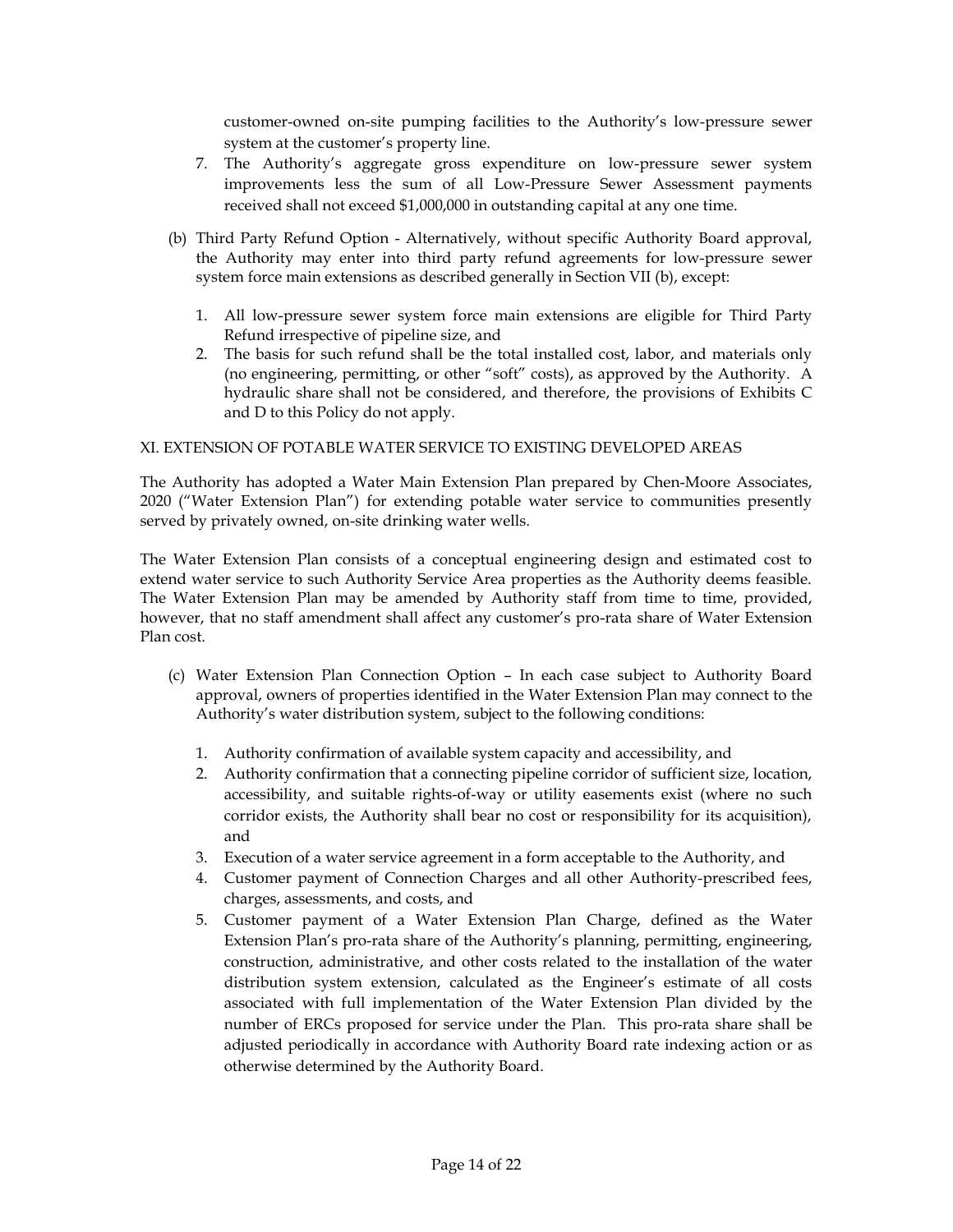- 6. **Water Extension Plan Assessment - \$ 34,991.00 per parcel for properties located within the plat of Square Lake (Plat Book 23, Page 141, Official Records of Palm Beach County, Florida); \$ 21,639.00 for all other properties located within the Authority's service area.** Governed by Authority Policies, practices and procedures and the provisions of the water service agreement referenced above, and subject to the availability of Authority funding, the Authority shall design, permit, construct, own, operate, maintain, renew, and replace such water distribution improvements as may be required to allow connection of the customer-owned on-site plumbing to the Authority's water distribution system at the customer's property line.
- 7. The Authority's aggregate gross expenditure on Water Extension Plan improvements less the sum of all Water Extension Plan Assessment payments received shall not exceed \$1,000,000 in outstanding capital at any one time.
- 8. Third Party Refund Option Alternatively, without specific Authority Board approval, the Authority may enter into third party refund agreements for water distribution system extensions as described generally in Section VII (b), except:
	- 1. All water distribution system extensions are eligible for third party refund irrespective of pipeline size, and
	- 2. The basis for such refund shall be the total installed cost, labor, and materials only (no engineering, permitting, or other "soft" costs), as approved by the Authority. A hydraulic share shall not be considered, and therefore, the provisions of Exhibits C and D to this Policy do not apply

| Exhibit "A"                                                                                        |                 |
|----------------------------------------------------------------------------------------------------|-----------------|
| (Portions taken from Florida Administrative Code Chapter 10D-6 and 64E-6, as<br>amended)           |                 |
| ESTIMATED DOMESTIC SEWAGE FLOWS<br>(PEAK MONTH AVERAGE DAY)                                        |                 |
| Type of Establishment or use based upon maximum<br>potential demand w/o significant renovations    | Gallons per Day |
| Airports, Bus Terminals, Train Stations, Port, and Dock                                            |                 |
| Facilities<br>a. per passenger                                                                     | 4               |
| b. per employee (per 8-hour shift)                                                                 | 15              |
| Automobile Service stations with service bay only, no<br>retail) (per water closet and per urinal) | 250             |
| Barber, hair, and nail salons (per chair)                                                          | 75              |
| Biotech/Research and Development (per square foot)                                                 | 0.30            |

## XII. EXHIBITS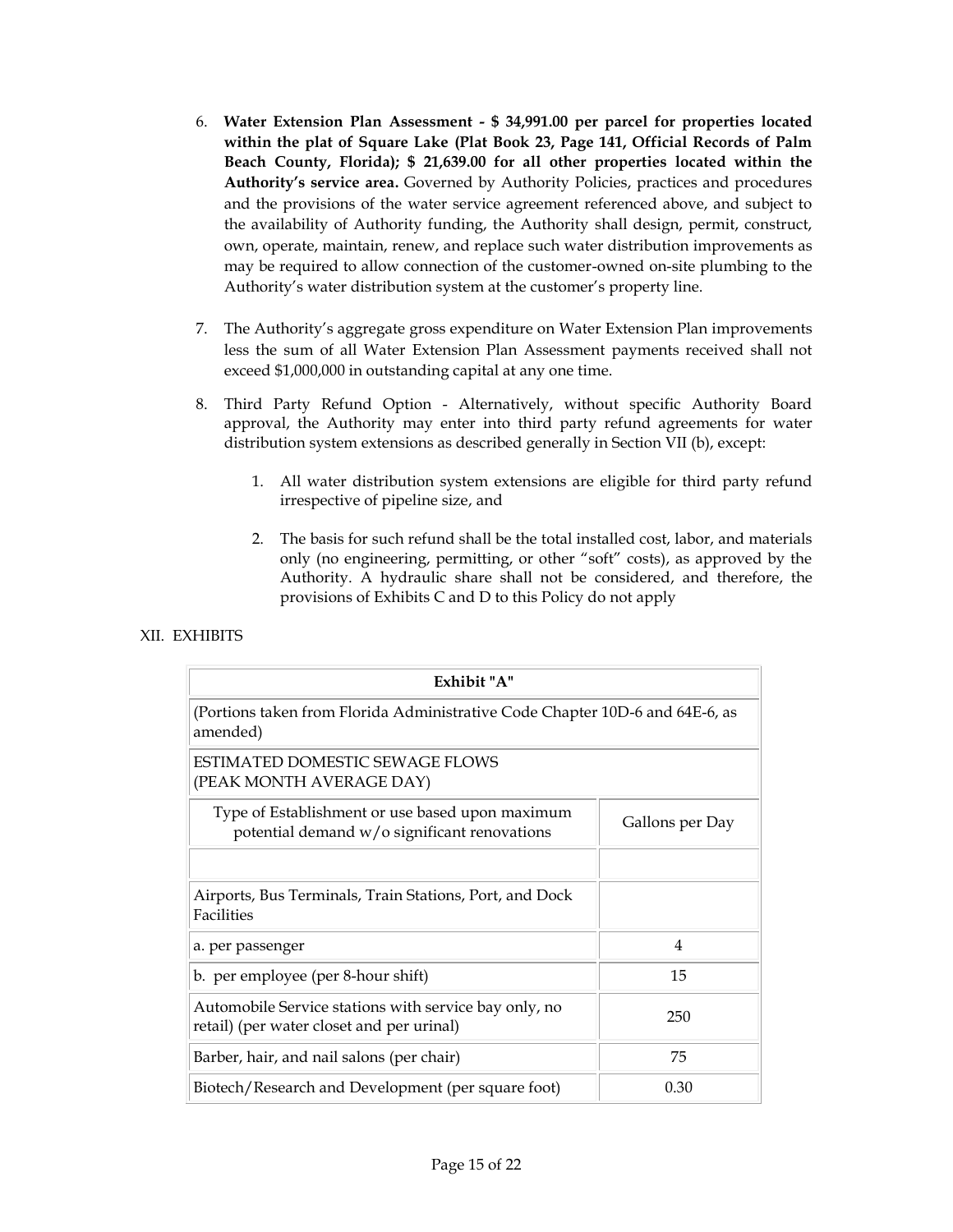| (does not include food service operations)                                                                                                                                                                                                                                                  |               |
|---------------------------------------------------------------------------------------------------------------------------------------------------------------------------------------------------------------------------------------------------------------------------------------------|---------------|
| Bowling alleys (toilet wastes only per lane)                                                                                                                                                                                                                                                | 50            |
| Car washes (per bay)                                                                                                                                                                                                                                                                        | 750           |
| Churches (per seat)                                                                                                                                                                                                                                                                         | 3             |
| Country Club                                                                                                                                                                                                                                                                                |               |
| a. per member                                                                                                                                                                                                                                                                               | 25            |
| b. per employee (per 8-hour shift)                                                                                                                                                                                                                                                          | 15            |
| Doctor or Dentist office                                                                                                                                                                                                                                                                    |               |
| a. per practitioner                                                                                                                                                                                                                                                                         | 250           |
| b. per employee (per 8-hour shift)                                                                                                                                                                                                                                                          | 15            |
| Dry storage (per square foot of floor space including a<br>maximum of one bathroom                                                                                                                                                                                                          | 0.04          |
| Factories, exclusive of industrial wastes                                                                                                                                                                                                                                                   |               |
| a. No showers provided (per employee per 8-hour shift)                                                                                                                                                                                                                                      | 15            |
| b. Showers provided (per employee per 8-hour shift)                                                                                                                                                                                                                                         | 25            |
| Flea market (per vendor space)                                                                                                                                                                                                                                                              | 15            |
|                                                                                                                                                                                                                                                                                             |               |
| Foodservice operations, all commercial food and<br>beverage serving facilities                                                                                                                                                                                                              | 20 (per seat) |
| a. Carry-out only (per 100 square feet of floor space)                                                                                                                                                                                                                                      | 30            |
| b. Institutions (per meal/per seat)                                                                                                                                                                                                                                                         | 5             |
| Hospitals (per bed) (does not include kitchen wastewater<br>flows)                                                                                                                                                                                                                          | 200           |
| Hotels and motels (excluding foodservice operations)                                                                                                                                                                                                                                        |               |
| a. Regular (per room)                                                                                                                                                                                                                                                                       | 100           |
| b. Resort hotels, camps, cottages (per room)                                                                                                                                                                                                                                                | 200           |
| c. Add for establishments with self-service laundry<br>facilities (per machine)                                                                                                                                                                                                             | 175           |
| Laundries (per machine)                                                                                                                                                                                                                                                                     | 175           |
| Marinas (per connected slip) (Note: at marinas that have<br>a single stationary pump-out facility that has only one<br>pump connection, sewer flow will be calculated at 500<br>gallons/day, but each slip with a water connection will<br>be calculated at 50 gallons/day/slip for water.) | 50            |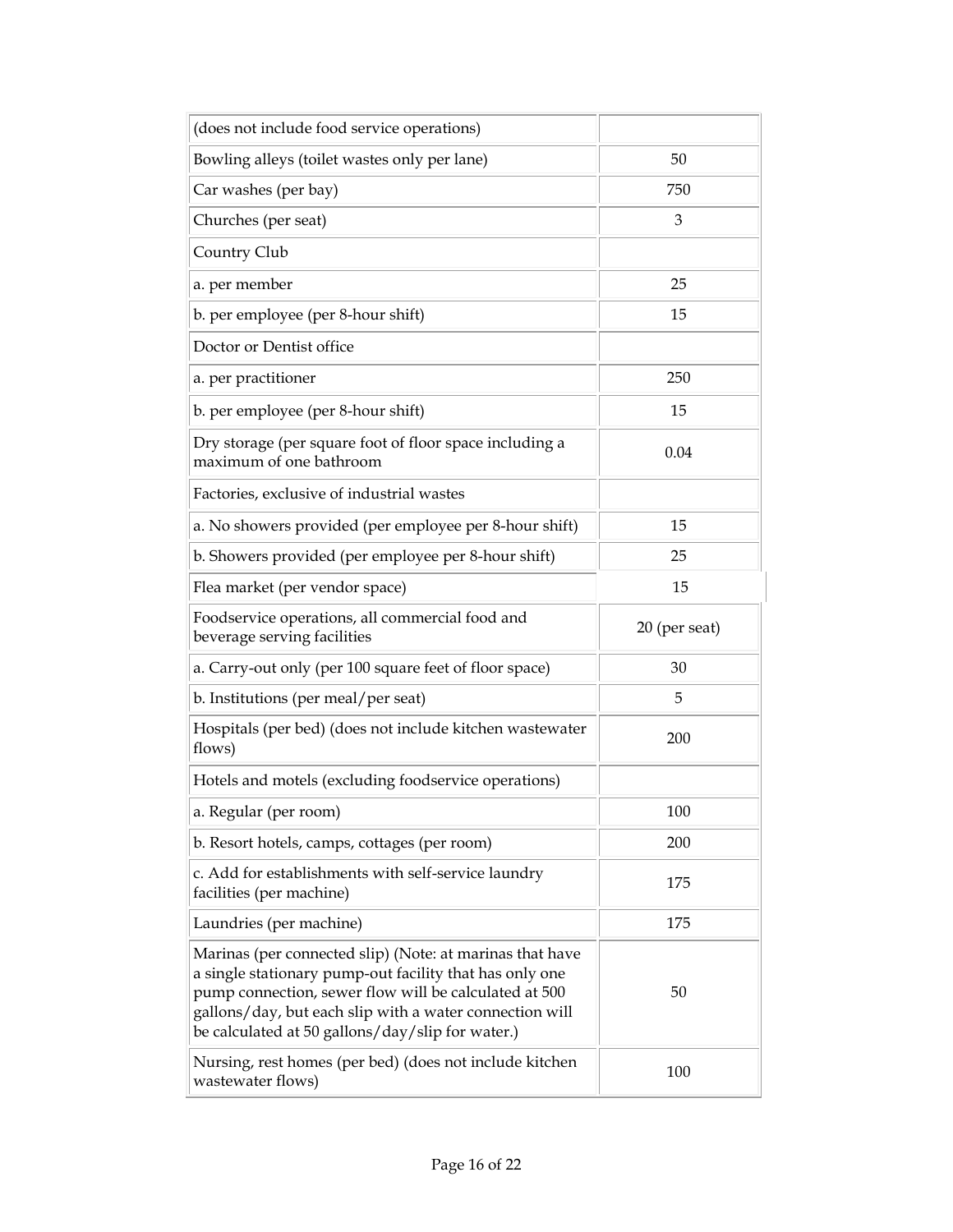| Office building (per square foot of floor space)                                                                                             | 0.1            |  |
|----------------------------------------------------------------------------------------------------------------------------------------------|----------------|--|
| Parks, public picnic                                                                                                                         |                |  |
| a. with toilets only (per person)                                                                                                            | 4              |  |
| b. with bathhouse, showers & toilets (per person)                                                                                            | 10             |  |
| Public institutions other than schools and hospitals (per<br>person) (does not include kitchen wastewater flows)                             | 100            |  |
| Schools (per student, teacher, and staff), including<br>nurseries and daycare (does not include kitchen<br>wastewater flows)                 | 10             |  |
| Self-Storage - per unit up to 200<br>per unit over 200                                                                                       | 1<br>0.5       |  |
| Shopping centers without food or laundry (per square<br>foot of floor space)                                                                 | 0.1            |  |
| Stadiums, racetracks, ballparks (per seat)                                                                                                   | 4              |  |
| Showrooms (per square foot) (furniture, automobile)<br>(applicable only where showroom area exceeds 20,000<br>square feet)                   | 0.07           |  |
| Stores (per square foot of floor space Includes retail,<br>convenience stores, convenience stores with gas pumps,<br>and service businesses) | 0.1            |  |
| Swimming and bathing facilities, public (non-residential)<br>(per person, based on capacity)                                                 | 10             |  |
| Theaters and Auditoriums, per seat                                                                                                           | $\overline{2}$ |  |
| Trailer or mobile home park (per trailer space) Equivalent<br>to a multi-family dwelling unit                                                |                |  |
| Travel trailer or recreational vehicle park                                                                                                  |                |  |
| a. Travel trailer (overnight), without water and sewer<br>hookups (per trailer space)                                                        | 50             |  |
| b. Travel trailer (overnight), with water and sewer<br>hookups (per trailer space)                                                           | 75             |  |
| Veterinary clinic                                                                                                                            |                |  |
| a. Per Practitioner                                                                                                                          | 250            |  |
| b. Add per employee (per 8-hour shift)                                                                                                       | 15             |  |
| c. Add per kennel, stall, or cage                                                                                                            | 20             |  |
| Warehouse<br>Per employee per 8-hour shift<br>Per loading bay                                                                                | 15<br>100      |  |
| If none of the above establishments apply, a factor of 0.1 gallons/day/square feet                                                           |                |  |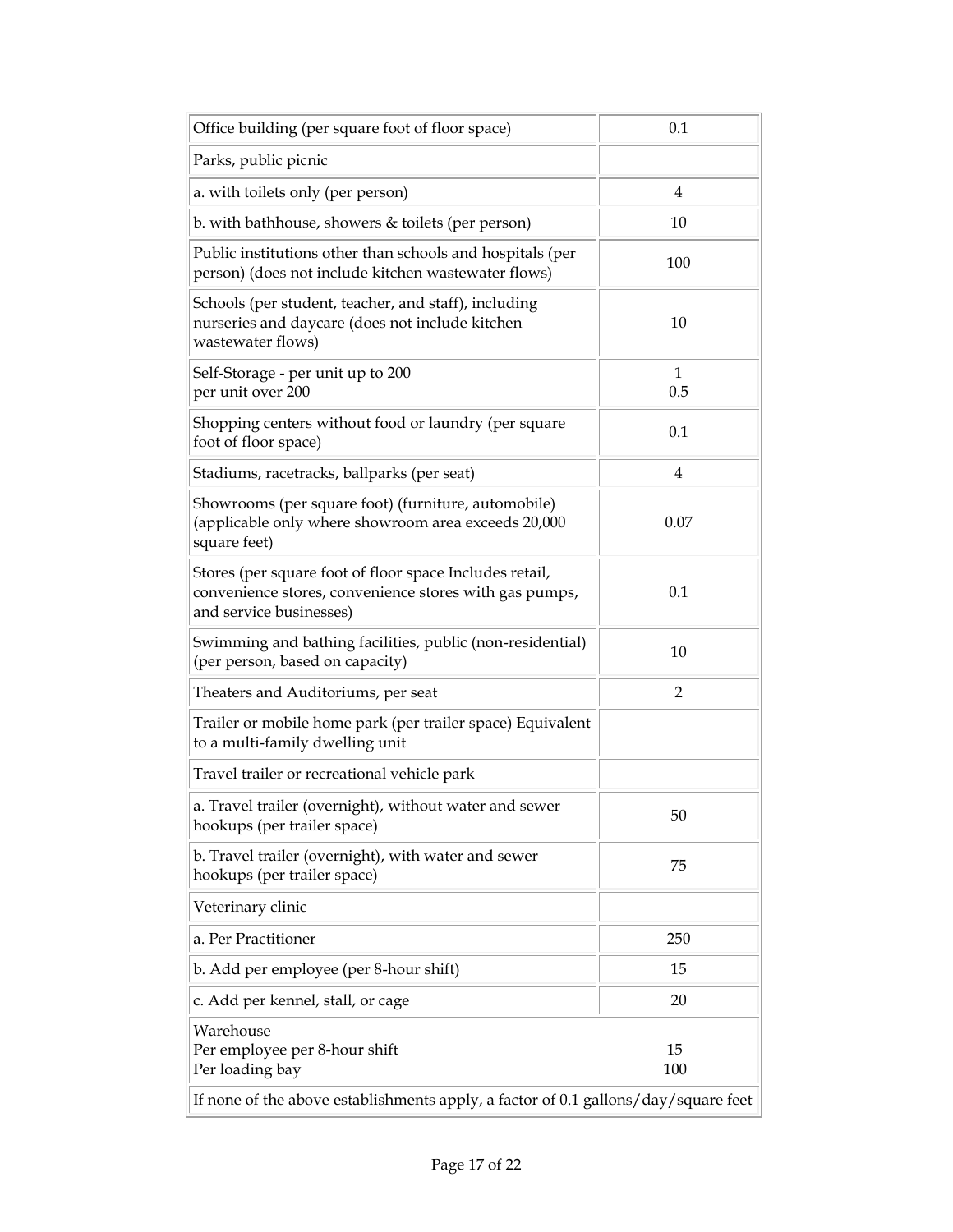shall be used to calculate flows.

NOTE: Seats for foodservice operations are defined as chairs and/or stools that can accommodate a patron at a table, bar, or counter, including outside seating. Booths, benches, floor seating, and stand-up eating facilities will be converted to equivalent seats based on the number of patrons that could be served thereon.

| <b>Water Only Uses</b>                                                                  | Gallons per Day                                                                                                     |  |
|-----------------------------------------------------------------------------------------|---------------------------------------------------------------------------------------------------------------------|--|
| Air conditioning units, water-cooled (per ton of<br>air conditioning capacity)          | 20                                                                                                                  |  |
| Clay tennis courts, per court                                                           | 300                                                                                                                 |  |
| Decorative water fountains, per square foot of<br>surface area $(3/8"$ evaporation/day) | 0.25                                                                                                                |  |
| Irrigation (per square foot of irrigated area)                                          | See item g, page 9 of<br>Uniform Extension Policy.<br>Approximately \$1.32 per<br>square foot of irrigated<br>area. |  |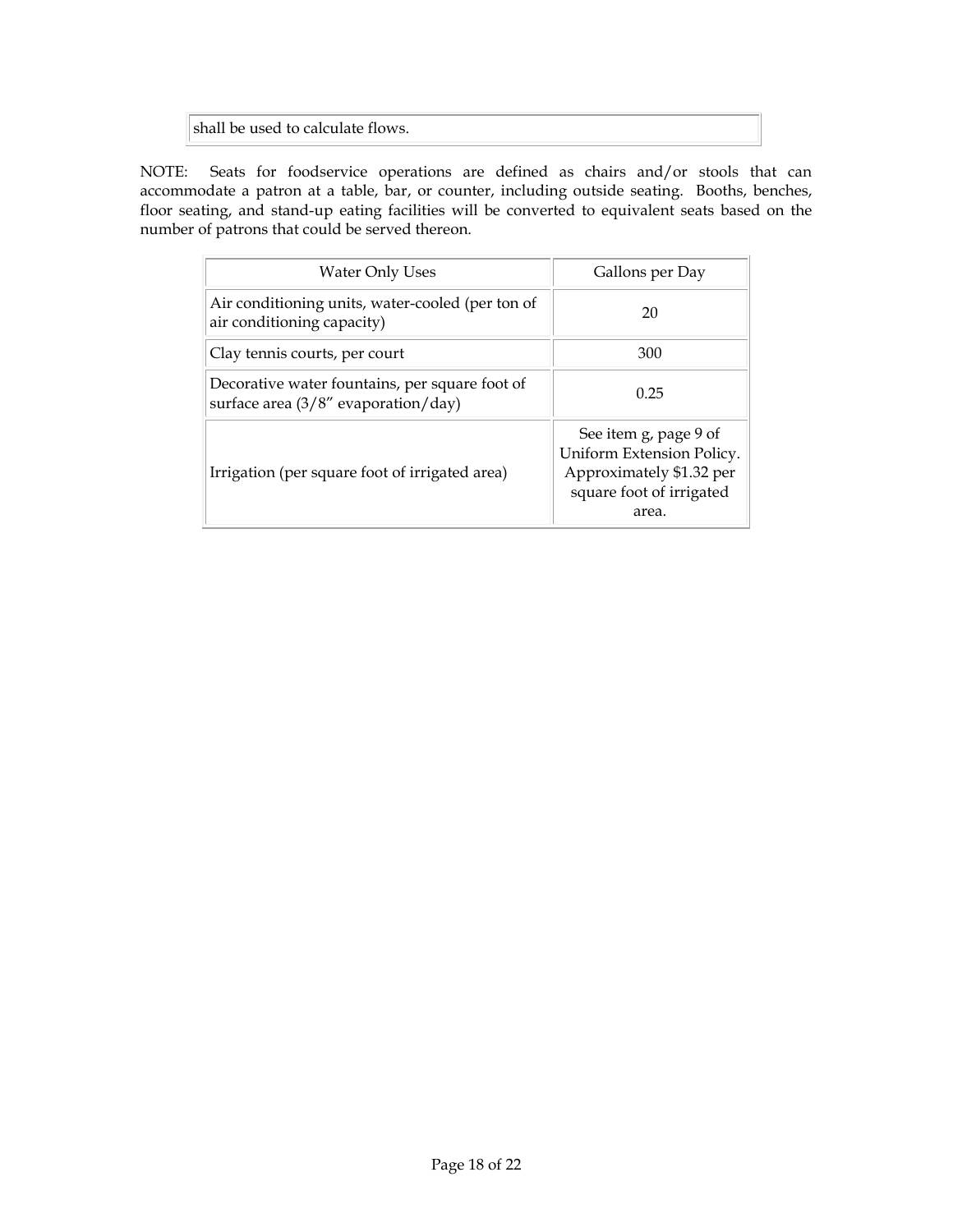#### **EXHIBIT "B"**

## LAND DEVELOPMENT FEES LAND DEVELOPMENT PROJECTS (Regulatory Permit Required)

Land Development Fees shall be calculated as 4% of the total Connection Charges for units reserved under the corresponding developer agreement/meter application. The minimum Land Development Fee for any land development project shall be \$2,300. 00.

## INDIVIDUAL BUILDINGS (No Regulatory Permit Required)

For buildings for which Connection Charges are being paid, Land Development Fees shall be calculated as 2% of the total Connection Charges for units reserved under the corresponding developer agreement/meter application. The minimum Land Development Fee for any such installations shall be \$570.00 for Water and \$570.00 for Sewer.

Building plan review is required for all structures meeting the following criteria:

- 1. Water and Sewer facilities being constructed do not require Department of Environmental Protection or Florida Department of Environmental Protection permits, and
- 2. Facility to be served is other than single-family residential.

If for any reason, Connection Charges are not to be paid for the building/project under review, Land Development Fees shall be calculated as follows:

- 1. \$570.00 for water only
- 2. \$570.00 for sewer only

Revisions to previously approved plans:

- 1. \$380.00 first plan sheet
- 2. \$120.00 for each sheet thereafter

A \$570.00 general Land Development Fee shall be paid if none of the foregoing is required.

The Authority will not release plans for submittal to permitting agencies or for construction until Land Development Fees have been paid in full.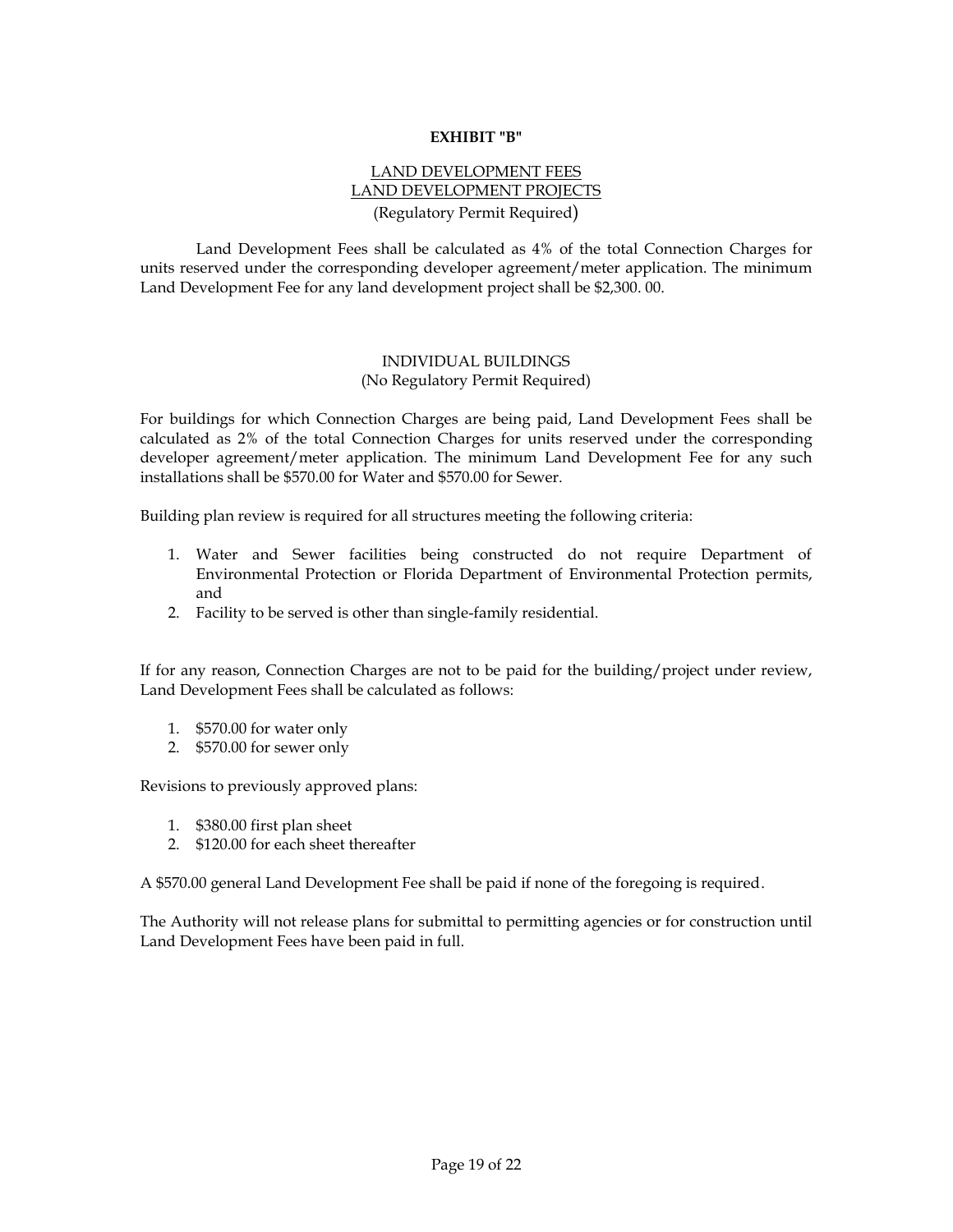#### **EXHIBIT "C"**

#### BASIS FOR THIRD PARTY REFUNDS

From time to time, as deemed necessary by the Authority, water and/or sewer improvements of greater capacity than that required to serve a developer's project will be required to be constructed. In those instances, the Authority may, at its option, enter into a third-party contingent refunding agreement with the developer. This third-party arrangement is distinguished from the construction of the Authority's Master Plan facilities in that the latter is subject to a 100% refund in the form of credits against Connection Charges.

Refunds shall be calculated based on the following criteria:

#### a. Water

1. Water Mains

(Carrying capacity of main) minus (project demand plus project fire flow) divided by (carrying capacity of water main) = ratio of total construction and engineering costs allowable for refund.

2. Carrying Capacity of Main

Calculated at four feet per second velocity, expressed in gallons per minute.

3. Project Demand

Calculated as number ERCs  $x$  350  $x$  2.50/1440 = gallons per minute

4. Project Fire Flow

Calculated by the fire marshal in each jurisdiction and is expressed as gallons per minute.

5. Peaking Factor

2.50 = Peaking factor to convert to peak hour

#### b. Sewer

1. Force Mains and Lift Stations

(Carrying capacity) minus (project flows) divided by (carrying capacity) = ratio of total construction and engineering cost of subject facility allowable for refund.

2. Carrying Capacity of Force Main

Calculated at three feet per second, expressed as gallons per minute.

3. Project Flow

Calculated as number of ERCs  $x$  275  $x$  2.5/1440 = gallons per minute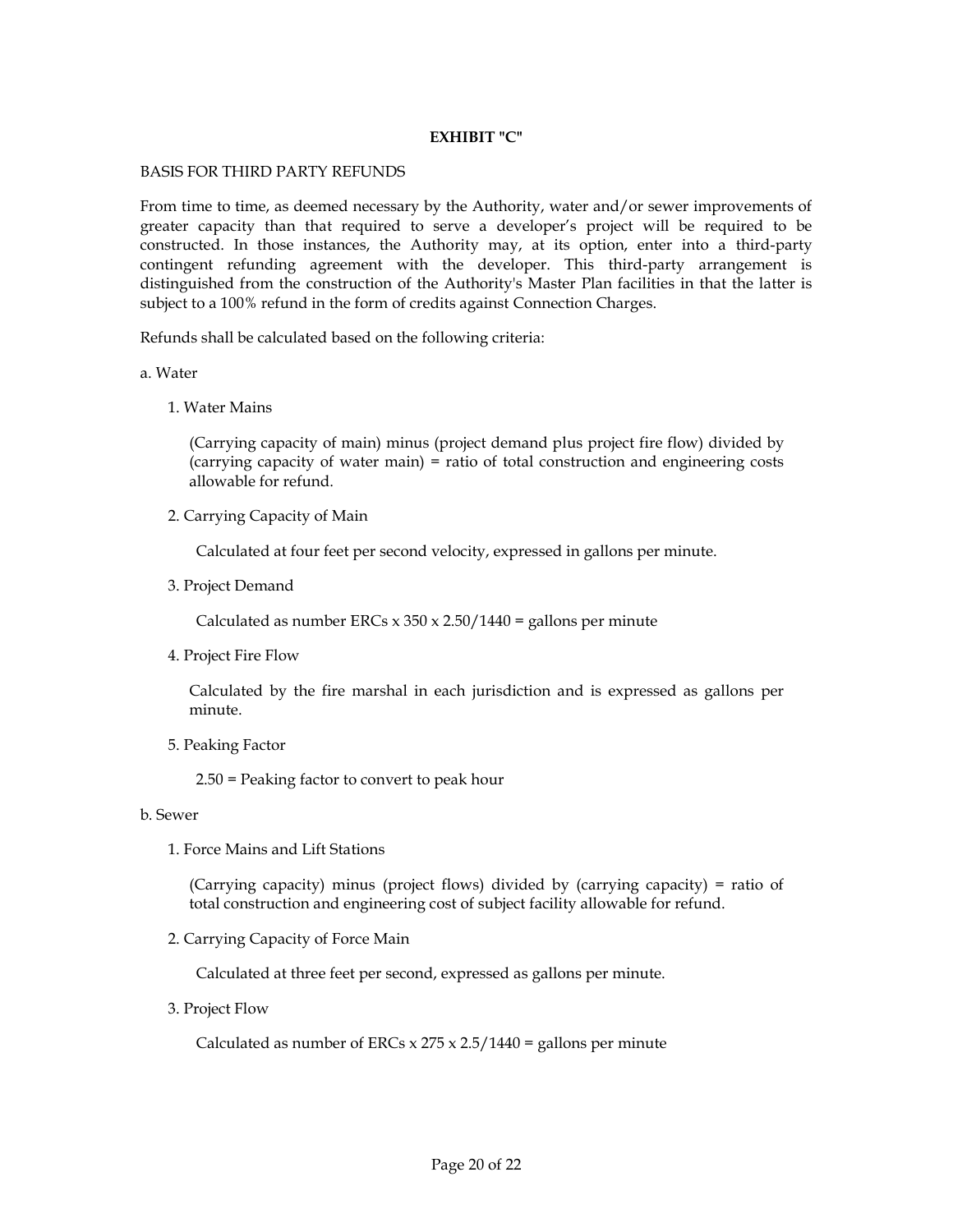### 4. Gravity Sewer

Third-party refunds for deepening or oversizing gravity sewer facilities will be based on a cost estimate prepared by the Developer and agreed to by the Authority's Engineering Department. The refund basis will be the difference between the bids received for the minimum depth required to serve the Developer's project and the depth requested by the Authority. The basis of refund for oversized gravity sewer mains shall be limited to the difference in pipe purchase price between an eight-inch pipe and the size requested by the Authority. The Authority shall retain sole discretion in determining this margin.

### 5. Lift Stations

Lift stations will be of sufficient size to operate in the following ranges (Average Daily Flow):

| Wet Well Diameter | Project Flow | <b>ERCs</b> |
|-------------------|--------------|-------------|
| 6 feet            | 85 GPM       | 180         |
| 8 feet            | 150 GPM      | 315         |
| 10 feet           | 235 GPM      | 235         |

No refund will be considered if a project's flow requirements place it in a particular wet well range, even though additional capacity may be available within that range.